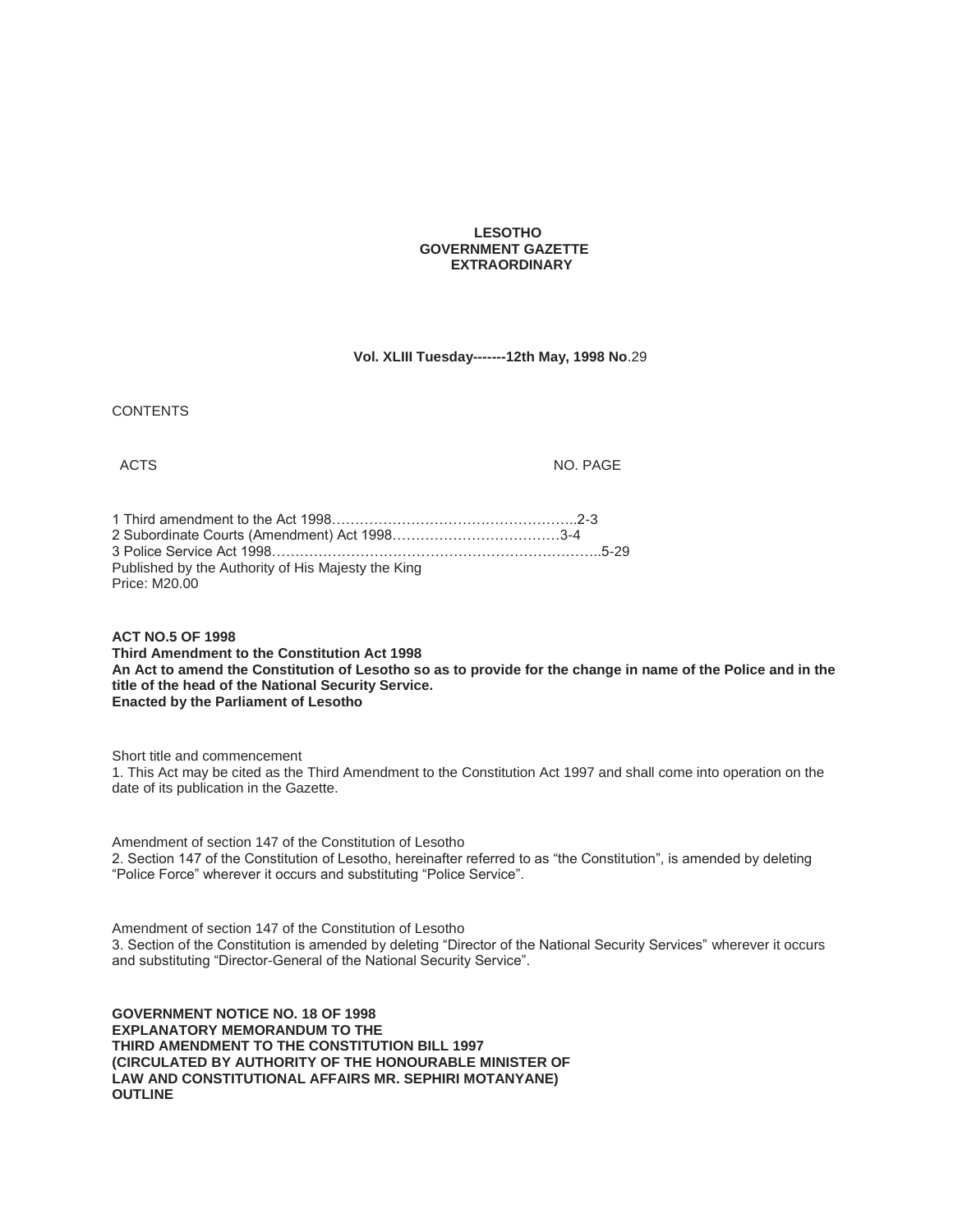1. The purpose of this Bill is to amend the Costitutional of Lesotho to cater for the change in name of the Police and the change in title of the head of the National Security Service.

4.Clause 3 amends section 148 of the Constitution by changing the title of Director of National Security Service.

NOTES ON CLAUSES

Short title and commencement

2. Clauses 1 provides for the citation and commencement of the Bill. The Bill shall come into force on the date it is published in the Gazette.

3. Clauses 2 amends section 147 of the Constitution of Lesotho by changing the name of the Police Force to that of Police Service.

Amend of section 148 of the Constitution

4. Clauses 3 amends section 148 of the Constitution by changing the title of Director of National Security Service to that of Director-General of the National security service

ACT NO. 6 OF 1998 Subordinate Court (Amendment) Act 1998 An Act to amend the subordinate Courts Order 1988 Enacted by the Parliament of Lesotho Short title and commencement

1. This Act may be cited as the Subordinate Courts (Amendment) Act 1998 and shall come into operation on the date of its publication in the Gazette.

Short title

2. 1) The title of the principal Law is amended by omitting "Order" and substituting "Act".

2) The Principal Law is amended by deleting "Order wherever occurring and substituting "Act".

Jurisdiction in respect of causes of action

3. Section 17 (1) of the principal Law is amended-

a) In paragraph (a) (i) by deleting "M10, 000" and substituting "M25, 000".

b) In paragraph (a) (ii) by deleting "M8, 000" and substituting "M20, 000".

c) In paragraph (a) (iii) by deleting "M 7,000" substituting "M18,000";

d) In paragraph (a) (iv) by deleting "M 6,000" and substituting "M15,000";

e) In paragraph (a) (v) by deleting "M5, 000" and substituting "M10,000";

f) In paragraph (b) i) by deleting "M10, 000" and substituting "M25,000";

g) In paragraph (b) (ii) by deleting "M8, 000" and substituting "M20,000";

h) In paragraph (b) (iii) by deleting "M7, 000" and substituting "M18,000";

i) In paragraph (b) (vi) by deleting "M6, 000" and substituting "M15,000";

j) In paragraph (b) (v) by deleting "M5, 000" and substituting "M10,000";

Jurisdiction in the matter of punishment

4. Section 61 of the principal Law is amended-

(a) In subsection (1),

(i) By deleting paragraphs (a) to (f) and substituting the following paragraphs:

a) A chief magistrate' court, a fine of M40,000 and imprisonment for a period of 20 years;

b) A senior resident magistrate's court ,a fine of M 36,000 and imprisonment for a period of 18 years;

c) A subordinate court of the First Class, a fine of M20,000 and imprisonment for a period of 10 years;

d) A subordinate court of the Second Class, a fine of M16,000 and imprisonment for a period of 8 years; and

e) A subordinate court of the Third Class, a fine of M12,000 and imprisonment for a period of 6 years; and

(ii) By eleting the paragraph immediately above subsection (2);

(b) In subsection (2) by deleting the words " or by both such imprisonment and such whipping"; and

(c) By deleting subsection (4)

Jurisdiction in respect of punishment in remitted cases

5. Section 64 (1) of the principal Law is amended by deleting pagraphs (a) to (e) and substituting the following paragraphs:

a) "A chief magistrate's court the maximum fine shall be M50,000; the maximum period of imprisonment shall be 25 years;

b) A senior Resident Magistrate' court the maximum fine shall be M40,000;the maximum period of imprisonment shall be 20 years;

c) A resident Magistrate's court : the maximum fine shall be M36,000: the maximum period of imprisonment shall be 18 years;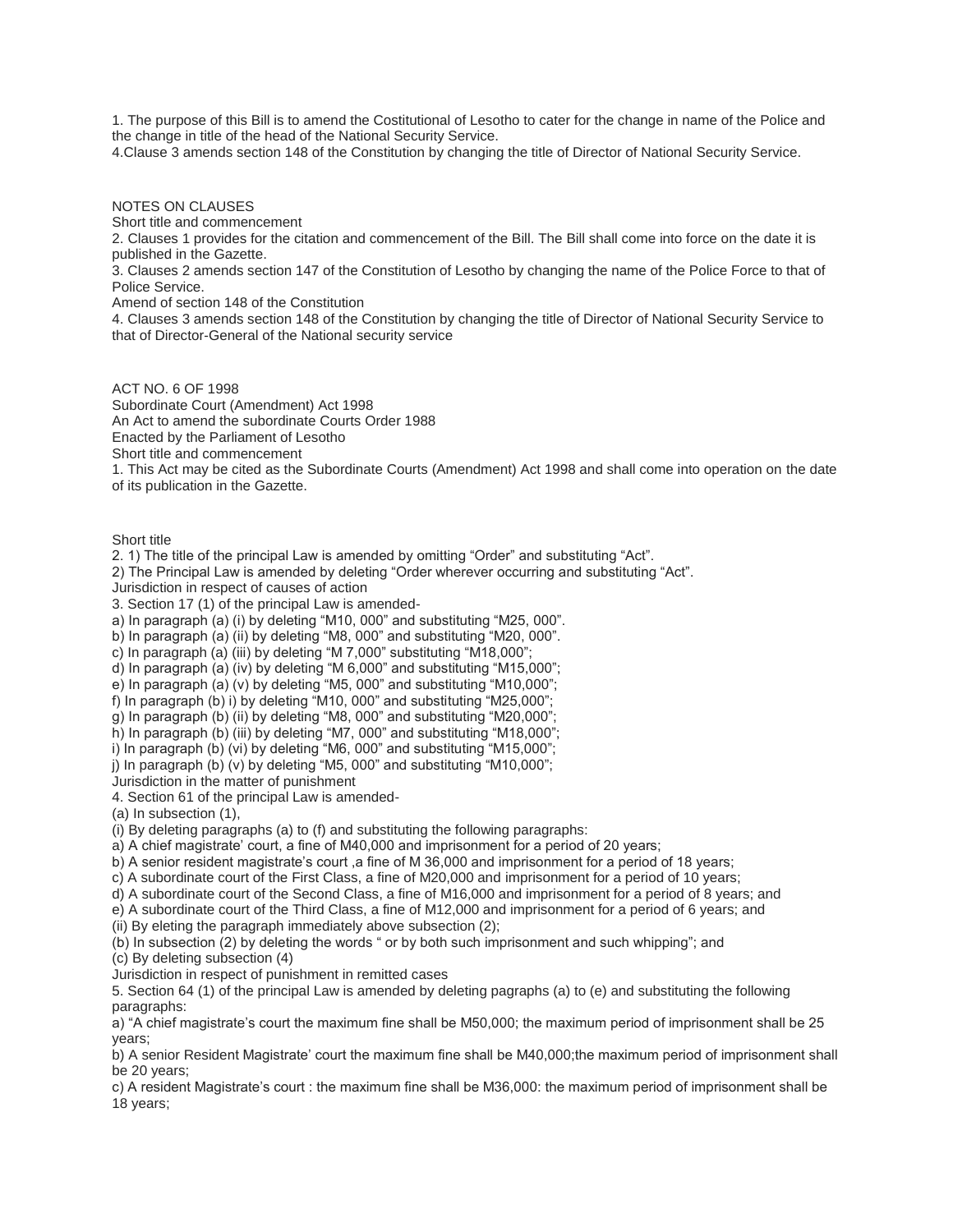d) A subordinate court of the First Class: the maximum fine shall be M30,000;the maximum period of imprisonment shall be 18 years;

e) A subordinate court of the Second Class; the maximum fine shall be M20,000;the maximum period of imprisonment shall be 10 years".

6. Section 71 of the principal Law is repealed.

**Note** 

\_\_\_\_\_\_\_\_\_\_\_\_\_\_\_\_\_\_\_

**1. Order No. 9 of 1988 GOVERNMENT NOTICE NO.19 OF 1998 EPLANATORY MEMORANDUM TO THE SUBORNINATE COURTS (AMENDMENT) BILL 1997 (Circulated by the authority of the Minister responsible for justice and Human Rights, the Honourable sephiri Enoch Motanyane)**

## **OUTLINE**

1. The purpose of the Bill is to provide for the enhancement of the jurisdiction of the Subordinate Courts in both Criminal and Civil Cases, hence facilities efficient and effective administration of justice and progressively decrease high numbers of cases field in the High Court.

2. The Bill is also intended to amend the Subordinate court Order No. 9 of 1988,in order to bring it in line with the 1993 Constitution of Lesotho and the international human rights instruments, ratified by the Government of the Kingdom of Lesotho.

3. Section 8(1) of the 1993 Constitution provides that no person shall be subjected to torture or to inhuman or degrading punishment or other treatment. The International Covenant on Civil and Political Rights (ICCPR) 1966, ratified by the government of Lesotho on 9th December 1992, provides in Article 7 that no one shall subjected t torture or to cruel, in human or degrading treatment or punishment. Article 5 of the African Charter on human and People's Rights, which was testified by the Government of Lesotho on 9th April 1991, also provides that every individual shall have the right to the respect of dignity inherent in a human being and to the recognition of his legal status. It provides further that all forms of exploitation and degradation of man particularly slavery, slave trade, torture, cruel, inhuman or degrading punishment and treatment shall be prohibited. Corporal punishment is considered inhuman and degrading punishment and should be abolished.

4. Therefore in the light of the above it is imperative to repeal section 71 of the Subordinate Court Order No.9 of 1988, which permits corporal punishment.

NOTES ON CLAUSES

Clause 1- Short title commencement

1. This clause provides for the citation of the Subordinate Courts (Amendment) Act 1997 and for its commencement on a date of its publication in the gazette.

Clause 3- Jurisdiction in respect of causes of action

2. This clause provides for the monetary jurisdiction by various classes of magistrates in respect of civil matters. It sets a ceiling on the amount for the said various classes of magistrates.

Clause 4-Jurisdiction in the matter of punishment 3. This clause provides for punishment in respect of criminal matters, to be imposed by the Subordinate Court.

Clause 5- Jurisdiction in respect of punishment 4. This clause provides for punishment in remitted cases, where increase jurisdiction has been expressly given.

**ACT NO.7 OF 1998 Police Service Act 1998 ARRANGEMENT OF SECTIONS**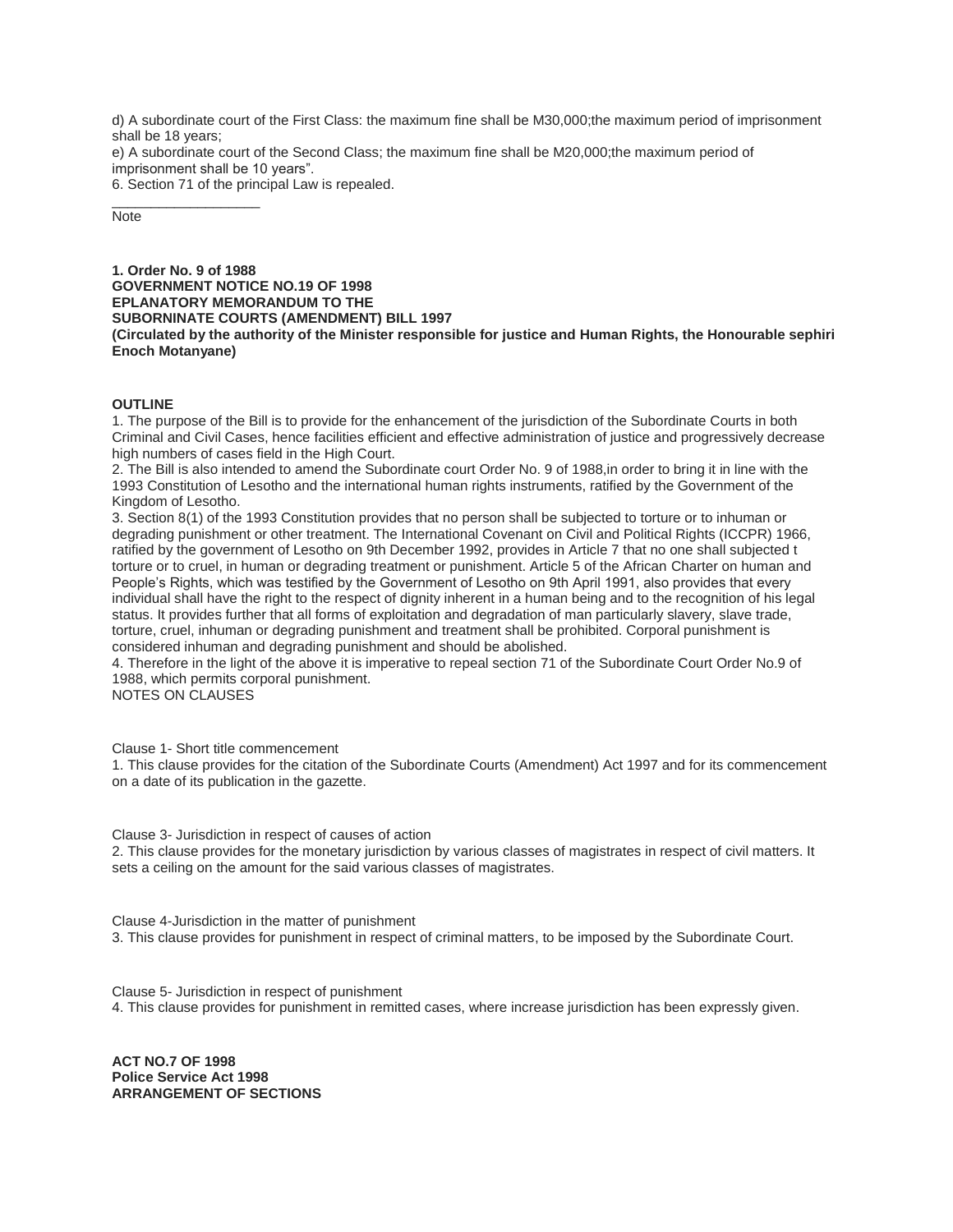## **PART I- PRELIMINARY**

**Section** 

- 1. Short title and commencement
- 2. Interpretation.

PART II- ORGANISATION

- Maintenance of the Police Service
- 3. Establishment and functions of Police Authority.
- 4. General functions of Police Service.

Members of the Police Service

- 5. Appointment and removal of Commissioner.
- 6. Appointment of Deputy Commissioner.
- 7. Other members of Police Service.
- 8. Appointments and promotions.
- 9. Absence of Commissioner and Deputy Commissioner.
- 10. Attention.
- 11. Resignation from the Police Service.
- 12. Delegation.

#### Accountability

- 13. General functions of the Commissioner.
- 14. Provision of information to the police Authority.
- 15. Objectives for policing.
- 16. Policing plan.
- 17. Development plan.
- 18. Annual report.
- 19. Reports by Commissioner to the Police Authority.
- 20. Inquiries.
- 21. Inspector of Police.
- 22. Police Complaints Authority.
- 23. Arrangements for obtaining the views of the public on policing.

PART III-POWERS AND DUTIES

Police officers

- 24. General duties of police officers.
- 25. Duty to comply with lawful orders.
- 26. Powers and duties in respect of fire.
- 27. Duty of confidentiality.
- 28. Private employment.
- 29. Power to serve summons, etc…..
- 30. Saving for other powers and duties.

Commissioner of Police 31. Power of Commissioner to remove police officers. 32. Saving of pension rights.

33. Civilians.

PART IV-FINANCE

- 34. Establishment of Police Finance Council.
- 35. Proceedings of Council.

36. Police grant.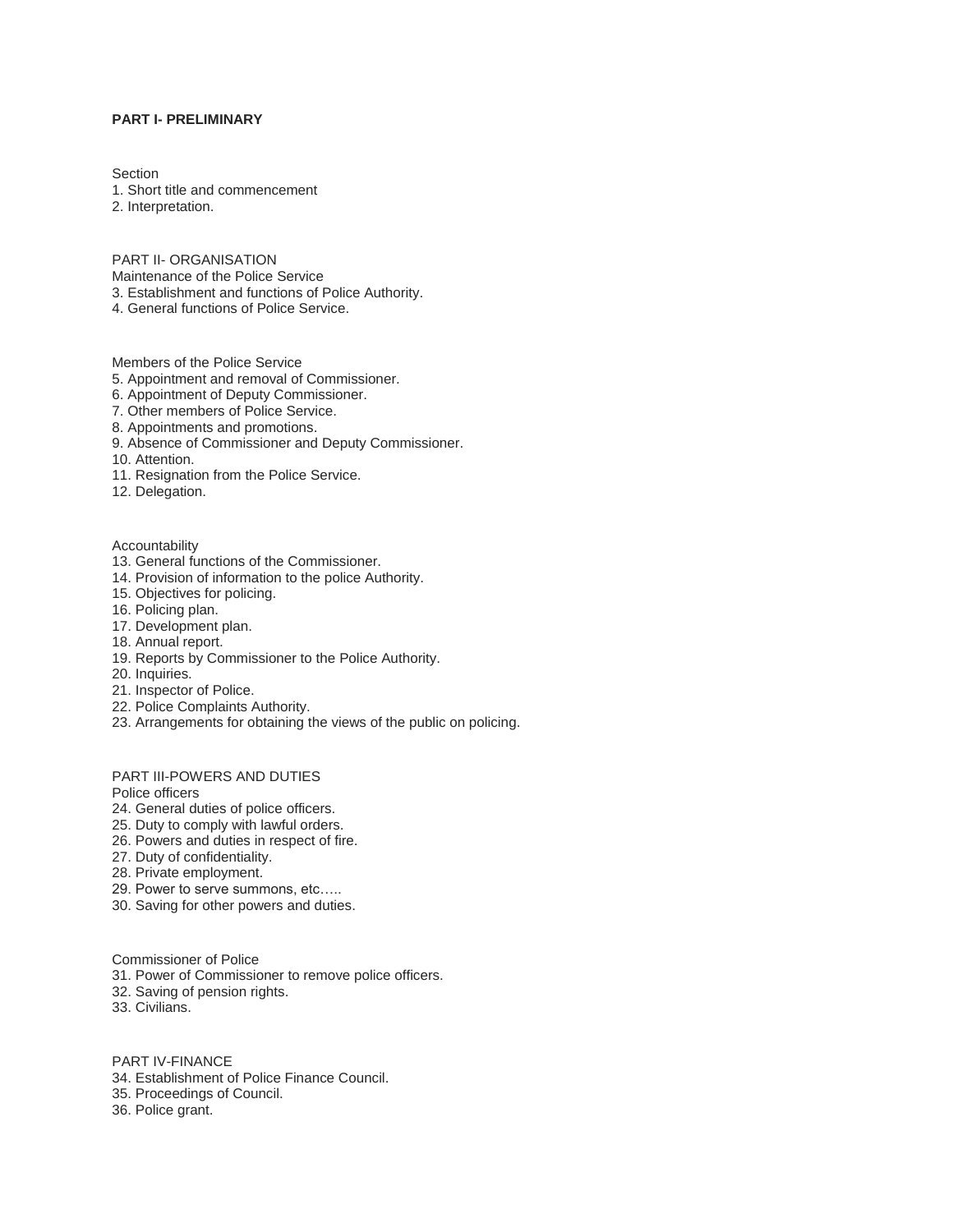- 37. Use of police grant.
- 38. Police fund.
- 39. Council to account for proper use of police grant.
- 40. Audit.
- 41. Additional duties of Council.
- 42. Surcharge.
- PART V-DISCIPLINE
- 43. Application of this part.
- 44. Procedure in cases of alleged misconduct by senior officers.
- 45. Procedure in cases of alleged misconduct by subordinate officer.
- 46. Punishment by Board.
- 47. Punishment by senior officer.
- 48. Stoppage of pay.
- 49. Procedure at disciplinary hearing.
- 50. Appeal to Police Appeals Tribunal.
- 51. Constitution of the Police Appeals Tribunal.
- 52. Procedure at Police Appeals Tribunal.
- 53. Interdiction.
- 54. Prosecution of offences.
- 55. Offences committed outside Lesotho.

## PART VI-OFFENCES

56. Mutiny, desertion, etc…

57. Causing disaffection.

58. General offences in relation to the police.

## PART VII-POLICE ASSISTANTS AND VOLUNTEERS

- 59. Police assistants.
- 60. Police volunteers.
- 61. Powers of police assistants and police volunteers.
- 62. Attestation of police assistants and police volunteers.
- 63. Equipment, etc. for use by police assistants and police volunteers.
- 64. Resignation of police assistants and police volunteers.
- 65. Compensation for death or injury of police assistants' volunteers.

# PART VIII- MISCELLANEOUS

- 66. Prohibition on membership of political parties and trade unions.
- 67. Establishment of Police Negotiating Council.
- 68. Objects of Police Negotiating Council.
- 69. Consultation with Police Negotiating Council.
- 70. Establishment and functions of the Training Advisory Board.
- 71. Assistance of Defence Force.
- 72. Collaboration arrangements.
- 73. Aid to police forces outside Lesotho.
- 74. Attachment of property.
- 75. Assignment of pay.
- 76. Liability for wrongful acts of police officers.
- 77. Limitations of actions.
- 78. Police Rewards and Fines Fund.
- 79. Lost property.
- 80. Appointment of proceeds of sale.
- 81. Hire of police officers for private functions.
- 82. Hire of Police Band.
- 83. Supply of copies of police reports, etc.
- 84. Regulations.
- 85. Repeals, savings, transitional and consequential provisions.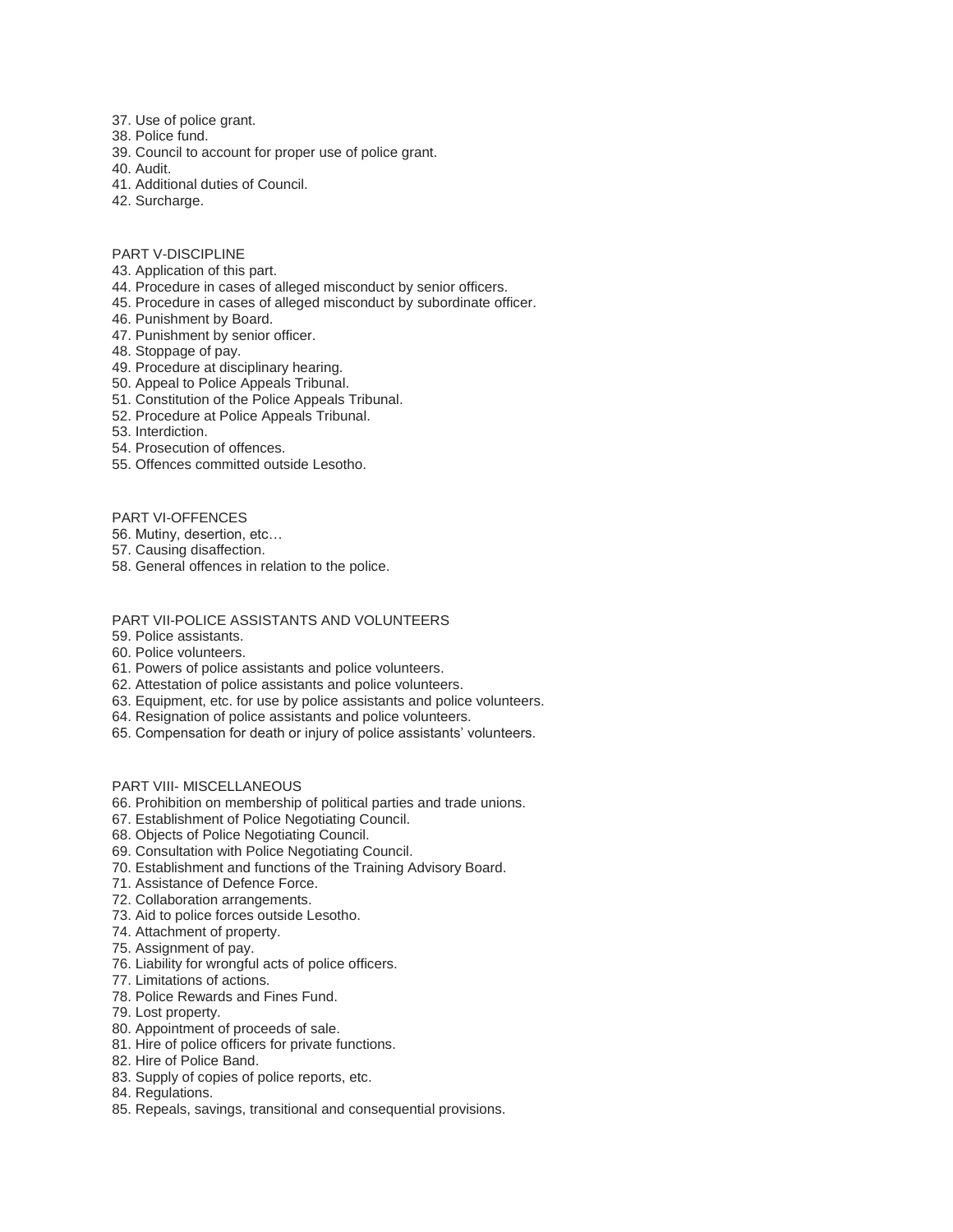# **SCHEDULES**

Schedule 1- Form of declaration for police officers. Schedule 2- Form of declaration for police assistants and volunteers.

# ACT NO. 7 OF 1998

Police Service Act 1988

An act to make provision for the organization, administration and discipline of the police service and for connected purposes.

#### **Enacted by the Parliament of Lesotho. PART 1 –PRELIMINARY Short title and commencement**

1. This Act may be cited as the Police Service Act 1998 and shall come into force on such date as the Ministry may: by notice in the Citizen, appoint and different dates may be appointed for different provision.

### Interpretation

2. In this Act, unless the coated otherwise requires.

"Arms" shall have the same meaning as in the International Security ( Arms and Ammunition) Act 1966;

"Commissioner" means the Commissioner of Police appointed under section 5;

"the Constitution" means the Constitution of Lesotho;

"Codes officer" means a police officer appointed by virtue of special qualifications or skills;

"disciplinary hearing" means a hearing under section 44 or 45;

"disciplinary proceedings" means proceedings under Part V of this Act;

"district" has the meaning given to it by the Criminal Procedure and evidence Act,1981;

"financial year" means the year beginning on the 1st April and ending on 31st March the following year;

"member of the Police Service" means a person attested as a police officer under section 10;

"merit" means ability, qualifications, knowledge, skill and aptitude;

"minister" means the Minister of Home Affairs;

"offence against discipline" means an offence designated as such in regulations made under section 84;

"police officer" means a person appointed under section 7;

"the Police Service" means the Lesotho Mounted Police Service;

"regulations" means regulations made by the Minister under this Act;

"section" means a section of this Act;

"senior officer" means an officer of a rank designated as such in regulations made under section 84;

"subordinate court" has the meaning given to it by Subordinate Courts Order 1988.

## PART 11-ORGANISATION

Maintenance of the Police Authority

Establishment and functions of Police Authority

3. 1) there shall be a police Authority for Lesotho ,which shall be the Minister.

2) the Police Authority shall appoint a Director of Police and Sufficient other staff to enable him to carry out his functions under this Act.

3) Appointments under subsection (2) shall be made under the Public Service Act 1995.

4) The Police Authority shall maintain an efficient and effective police service for Lesotho.

5) The Police Authority shall exercise his powers under this Act in such manner and to such extent as appears to him to be best calculated to promote the efficiency and effectiveness of the police service.

General functions of police service

4. The police maintained under section 3 shall be called the Lesotho Mounted Police Service, and it shall be deployed in and throughout Lesotho to uphold the law, to preserve the peace, protects life and property, to detect and prevent crime, to apprehend offenders, bring offenders to justice, and for associated purposes.

Members of the Police Service

Appointment and removal of Commissioner

5. 1) The King, acting on the advice of the Prime Minister, shall appoint a Commissioner of Police.

2) The Commissioner shall be appointed on such terms and conditions as the king, acting on the advice of the Prime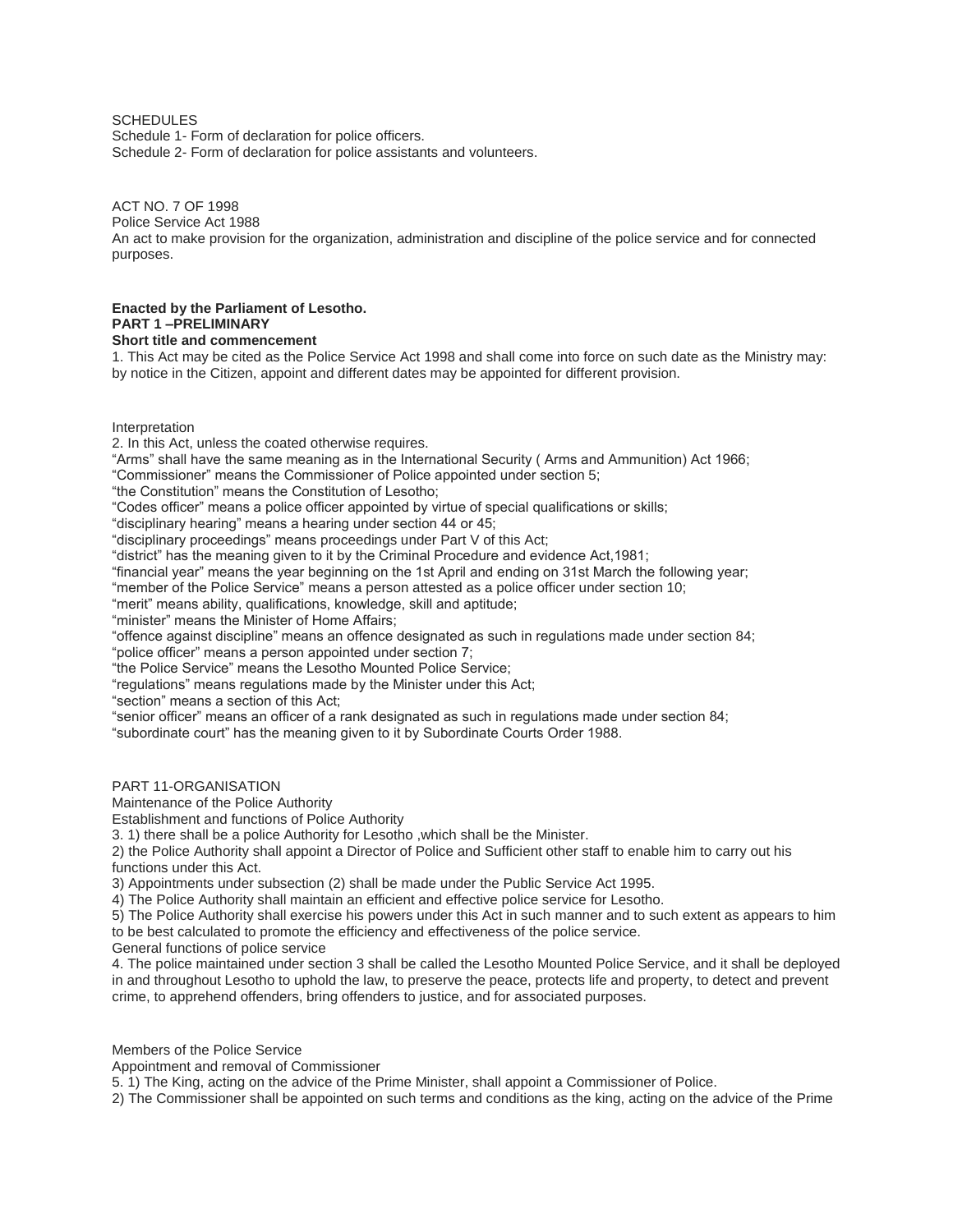Minister, may prescribe.

3) The King, acting on the advice of the Prime Minister, may require the Commissioner to retire in the interests of efficiency or effectiveness.

4) Before requiring the Commissioner to retire under subsection (3) the Prime Minister shall give the Commissioner the opportunity to make representations and shall consider any representations that he makes.

#### Appointment of Deputy Commissioner

6. The Police Authority shall, after consultation with the Commissioner, appoint a Deputy Commissioner who may exercise the full powers and duties of the Commissioner during any period of temporary absence or incapacity by the Commissioner.

### Other members of the Police Service

7. In addition to the Commissioner and the Deputy Commissioner, the Police Service shall comprise such other police officers as may be appointed under this Act; not exceeding such total strength as may be prescribed by the Police Authority.

#### Appointment and promotions

8. 1) There shall be a Police Appointment and Promotion Board which shall be responsible for the appointment and promotion of senior officers, cadet officers, and such classes of civilians appointed under section 33 as the Commissioner may designate.

2) The members of the Board constituted under subsection (1) shall be the Commissioner, who shall be the chairman; a person nominated by the Police Authority and a person nominated by the Minister responsible for the

### Public Service.

3) The Commissioner shall, subject to regulations made under this Act, be responsible for the appointment, and promotion of police officers, other than cadet officers, to any rank below that of senior officer.

4) Any person appointed as a member of the Police Service shall serve a probationary period of two years, or such longer period as the Commissioner may direct, before his appointment is made permanent.

5) The Commissioner may appoint a police officer to act in a rank senior to his substantive rank, and where the period of such acting appointment exceeds 28 days such officer shall, during acting appointment, receive salary at the scale applicable to the senior rank at such incremental level as the Commissioner may determine.

#### Absence of Commissioner and Deputy Commissioner

9. During any absence, incapacity or vacancy in the office of Commissioner and Deputy Commissioner, a senior officer authorized by the Police Authority may exercise all the powers and duties of the Commissioner.

### **Attestation**

10. 1) Every member of the Police Service shall, on appointment, be attested as a police officer by making a declaration before the Commissioner in the form set out in Schedule 1.

2) Every person shall, before making the declaration required by subsection (1) ,answer truly any question put to him as to his previous service, career and employment and as to whether he has at any time been convicted of any offence punishable by the laws of Lesotho or the laws of any other country.

### Resignation from the Police Service

11. A member of the Police Service may resign upon giving one month's notice in writing to the Commissioner and, on the expiration of his notice ,or sooner if the Commissioner so directs, he shall cease to be a police officer.

### **Delegation**

12. Any power conferred on the Commissioner by this Act, or any regulations made under this Act, may be exercised by any other member of the Police Service or any civilian appointed under section 33, to the extent that he has been authorized to exercise power by the Commissioner, or by this Act or regulations made under this Act.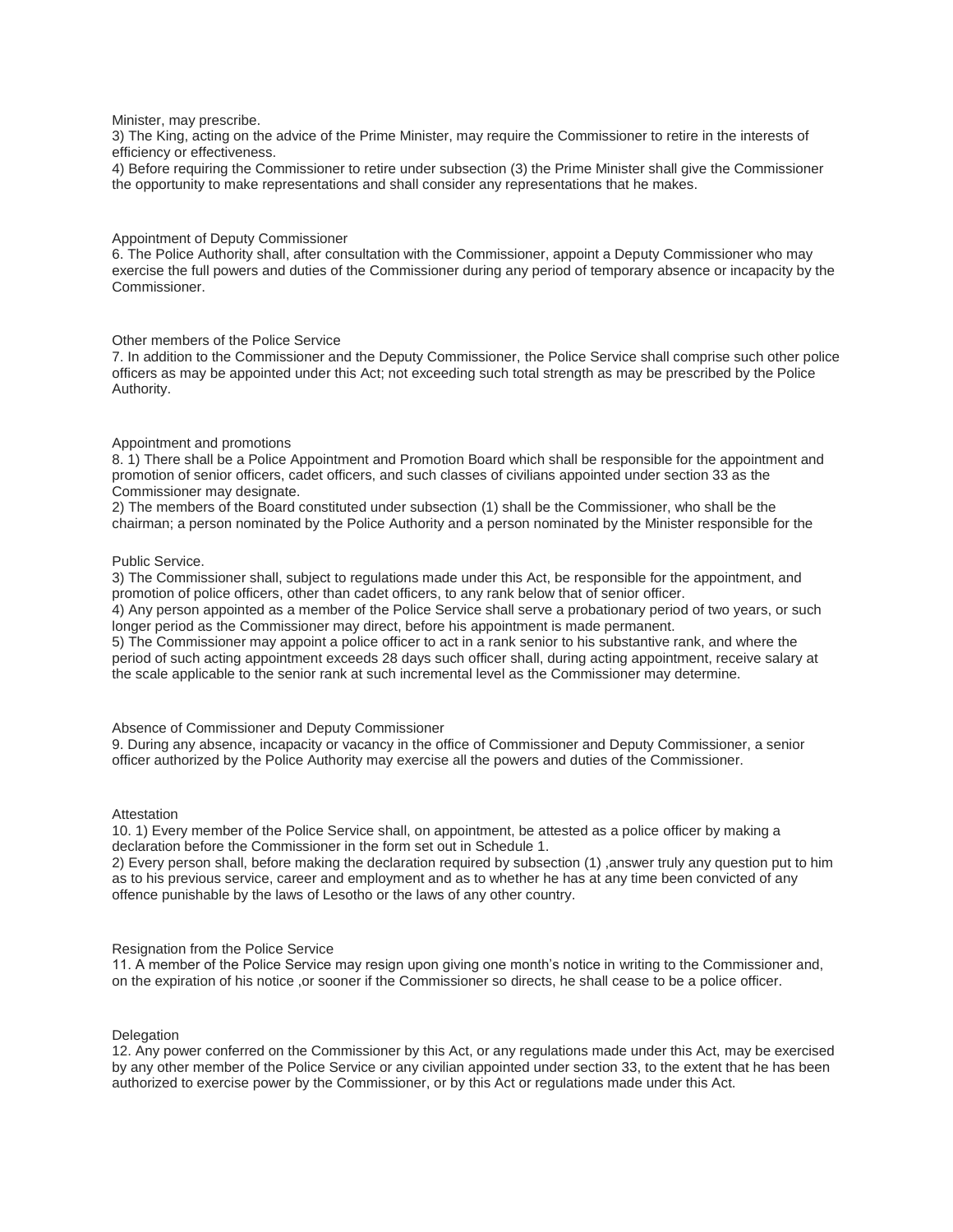## Accountability

### General functions of the Commissioner

13. 1) The Police Service shall, subject to the provisions of this Act and the general direction of the Police Authority, be under the command of the Commissioner and no member of the Police Service shall be subject to the command of any other person or authority.

2) The Commissioner may issue such Standing Orders for the general control and administration of the Police Service as he may deem necessary.

3) In discharging his functions under this Act the Commissioner shall have regard to the policing plan issued under section 16.

### Provision of information to the Police Authority

14. The Commissioner shall keep the Police Authority fully informed concerning matters of policy relating to the Police Service and shall furnish the Police Authority with such information as he may reasonably require in respect of any matter relating to the Police Service.

### Objectives for Policing

15. Before the beginning of each financial year the Police Authority shall, after consultation with the Commissioner, determine objectives for the policing of Lesotho for the year.

#### Policing plan

16. 1) Before the beginning of each financial year the Police Authority shall issue a plan setting out the proposed arrangements for the policing of Lesotho during that year ("the policing plan").

2) The policing plan shall include a statement of the Police Authority's priorities for the year, of the financial resources expected to be available and of the proposed allocation of those resources, and shall give particulars of;

a) any objective determined by the Police Authority under section 15;

b) how those objectives will be met;

c) how the success in meeting those objectives is to be measured.

3) A draft of the policing plan shall be prepared by the Commissioner, after consultation with the public in accordance with arrangements made under section 23, and submitted by him to the Police Authority for consideration.

4) Before issuing the policing plan the Police Authority shall assemble and consult such persons as appear to him to be representative of the public and shall take into account any representations they may make.

5) A copy of the policing plan shall, within 15 days of being issued by the Police Authority, be laid before Parliament.

### Development plan

17. 1) The Commissioner shall compile and keep under review a Development Plan, which shall set out the strategic needs of the Police Service over a period of five years and propose reforms to achieve those needs.

2) When compiling or reviewing Development Plan the Commissioner shall have regard to the Policing plan and the views of the Police Authority.

#### Annual report

18. 1) As soon as possible after the end of each financial year, the Commissioner shall prepare a report relating to the policing of Lesotho for that year.

2) A report prepared under subsection (1) shall include a full assessment of the extent to which the policing plan issued under section 16 has been carried out.

3) The Commissioner shall send the report to the Police Authority who shall arrange for it to be published in such manner as appears to it be appropriate.

4) Within 15 days of being sent to the Police Authority the Police Authority shall arrange for a copy of the report to be laid before Parliament.

### Reports by Commissioner to the Police Authority

19. 1) The police Authority may require the Commissioner to submit to him a report on such matters as may be specified in the requirement being matters connected with the policing of Lesotho.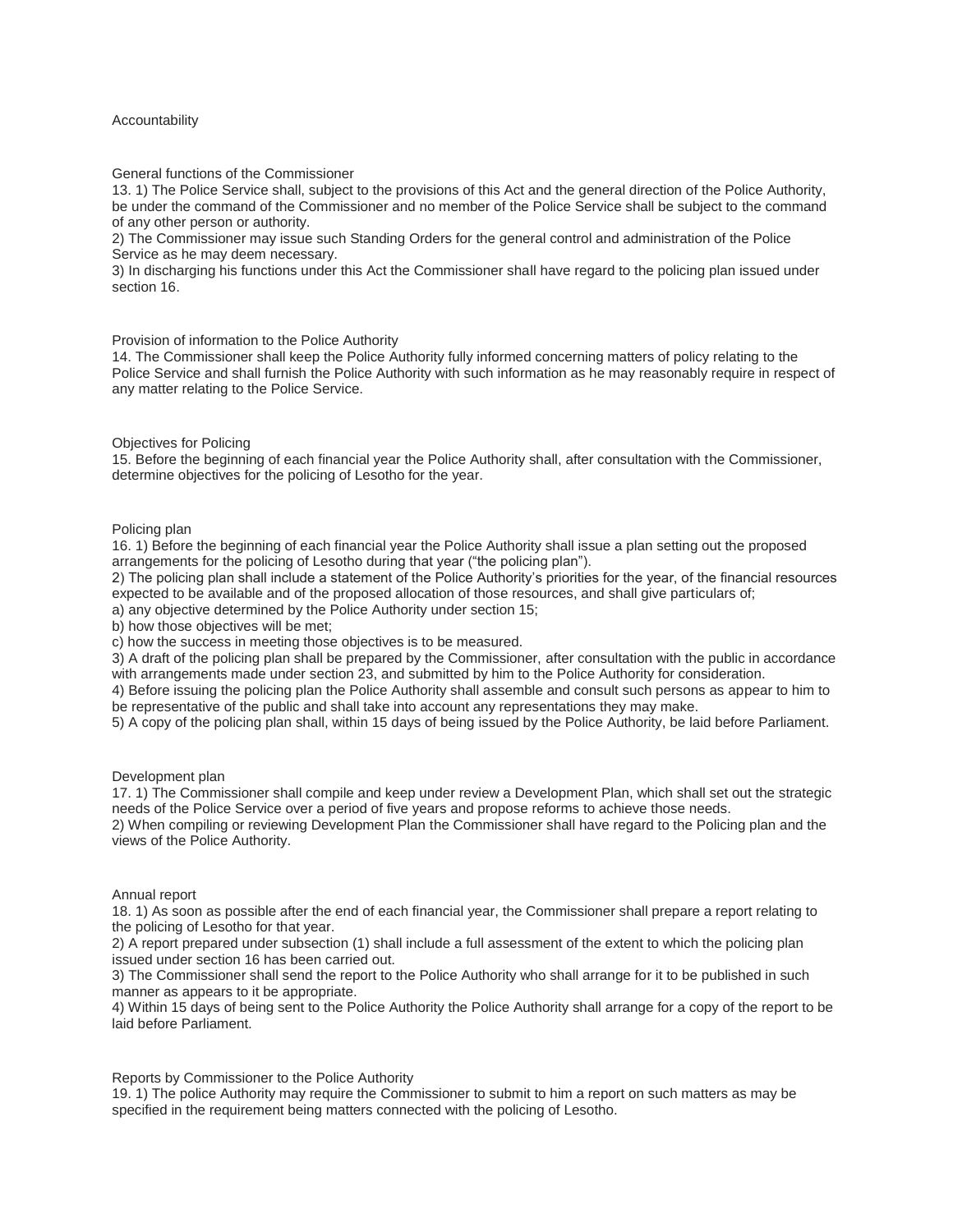2) A requirement under subsection (1) may specify whether the report should be given orally or in writing.

Inquiries

20. 1) The Police Authority may cause an enquiry to be laid into any, matter connected with the policing of Lesotho. 2) The Police Authority shall appoint a person to chair the inquiry, on such terms and conditions as he may prescribe.

## Inspector of Police

21. 1) The King, acting on the advice of the Prime Minister, shall appoint an Inspector of Police, on such terms and conditions as he may prescribe.

2) Subsections (2) to (12) (except subsections (9) and (10) of section 136 of the Constitution shall apply to the Inspector of Police as they apply to a member of the Public Service Commission.

3) The Inspector of Police shall, each year, inspect and report on the efficiency and effectiveness of the Police Service and the extent to which the policing plan for that year has been carried out.

4) The Inspector of police shall have sufficient staff to enable him to effectively sarry out its functions, and those staff shall be persons appointed or employed under to the Public Service Act, 1995.

5) The Inspector of Police shall have sufficient staff to enable him to effectively carry out its functions, and those staff be persons appointed or employed under the PUBLIC Service Act, 1995.

## Police Complaints Authority

22. 1) There shall be a Police Complaints Authority comprising a chairman and at least three other members. 2) The member of the Police Complaints Authority shall be appointed by the Police Authority on such terms and conditions as he may prescribe.

3) The Police Complaints Authority shall have responsibility for investigating and reporting to the Police Authority on any complaint referred to it by the Police Authority or the Commissioner, which is a complaint from a member of the public about the conduct of a member of the Police Service.

4) The police Complaints Authority shall have sufficient staff to enable it effectively to carry out its functions, and those staff shall be persons appointed or employed under the Public Service Act, 1995.

5) Subject to subsection (6), the Police Complaints Authority shall have the power to summon persons before it to give evidence or to produce documents and any person who fails to comply which such a summons shall be liable to a fine of M500.

6)No summons shall be issued under subsection(5) where the Commissioner, having consulted the Police Authority, certifies that disclosure of the information sought would be against the public interest or would jeopardize the safety of any person.

Arrangement for obtaining the views of the public on policing

23. 1) The Commissioner shall make arrangements for obtaining the views of the public about matters concerning the policing of Lesotho and their co-operation with the police in the prevention of crime.

2) The Commissioner shall submit to the Police Authority for approval the arrangements made this section and if it appears to the Police Authority that the arrangements are not adequate he may require the Commissioner to make new arrangements and submit them to it for approval.

3) Nothing in this section shall be deemed to abrogate the custom whereby consultation takes the form of a Pitso.

## PART III-POWERS AND DUTIES

Police Officers

General duties of police officers

24. 1) It shall be the duty of every person attested as a police officer to serve the person of Lesotho in that office, diligently, impartially and ,with due regard to the Constitution to:

a) Preserve the peace and maintain law and order;

b) Prevent all offences against persons or property;

c) Detect offences apprehend offenders and bring them to justice;

And, while he holds that office, to the best of his skill and knowledge, discharge all the duties of that office faithfully according to the law.

2) The Police Authority may authorized the Commissioner to issue to police officers such arms as he may prescribe and a police officer shall for the performance of his duties be entitled to carry any arms so issued. Duty to comply with lawful orders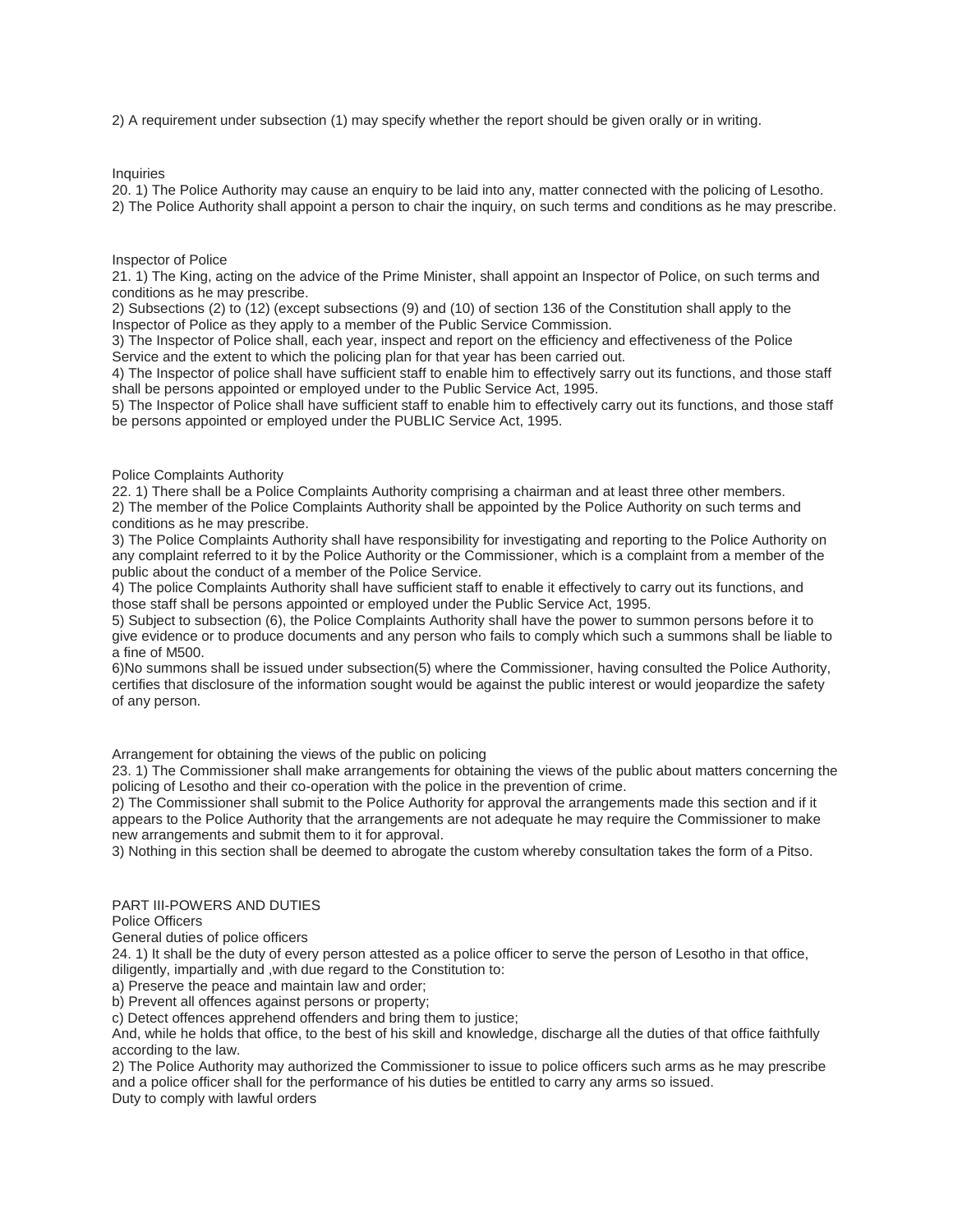25. It shall be the duty of a police officer to comply with any lawful order of the Commissioner or any other competent officer.

Power and duties in respect of fire

26. It shall be the duty of a police officer to prevent any injury to persons or loss or damage to property by fire. In the event of a fire any police officer may:

a) Enter any building ,vehicle or other property without the consent of the owner;

b) Close any street or direct the removal of any person or property form any area;

c) Do all such things as may be necessary for the purposes of extinguishing or controlling any fire.

3) A police officer may call upon any person to assist in the extinguishing or control of a fire or to give assistance all the scene of a fire.

4) No action shall lie in any court of law against any police officer, of any loss or damage caused in exercising the powers under subsection (1) unless it is proved that such loss or damage was caused male fides.

### Duties of confidentiality

27. Except as provided by this Act, or in the performance of his duties, the exercise of his functions, or when lawfully required to do so by a competent court, no police officer shall disclose to any person any information acquired by him in the course of his duties.

### Private employment

28. No police officer shall, without the consent of the Commissioner, engage in any employment or business whatsoever other than in accordance with his duties under this Act.

Powers to serve summons, etc.

29. Every police officer shall be authorized to serve or execute any summons, warrant or process directed to him, and any such summons, warrant or process may be served or executed by any other police as if it had been directed to him.

Saving for other powers and duties

30. In addition to the provisions of this Act, every police officer shall have all the powers, and be subject to all duties, which are conferred upon his office by any other law or enactment.

# Commissioner of Police.

Powers of Commissioner to remove police officers

31. 1) Notwithstanding the provisions of Part V, the Commissioner may, at any time ,after giving the police officer concerned an opportunity to make representations:

a) Terminate the appointment of an officer on probation if the Commissioner considers that he is unlikely to become an efficient and effective member of the Police Service;

b) Dismiss an officer who gains admission into the Police Service following a false statement in reply to any question pursuant to section 10 (2);

c) Retire an officer on reduction of establishment;

d) Retire an officer if a board of Government medical officers appointed by the chief medical officer certifies that he is mentally or physical unfit for service and that such unfitness is likely to be permanent;

e) Dismiss an officer who contravenes section 66;

f) Dismiss an officer who is convicted of an offence, other than an offence against discipline;

g) Retire, in the public interest, an officer who is incompetent or inefficient and whom the Commissioner considers is unlikely to meet the standards to be expected of a police officer;

h) Dismiss an officer who is absent from duty without prior permission for a continuous period of more than twentyone days; and

i) Dismiss an officer who subverts good order, discipline or lawful authority and tends to bring the Police Service into disrepute.

2) Where the police officer concerned is to be dismissed under paragraph

i) or is a senior officer the Commissioner shall consult the Police authority before exercising his powers under subsection (1).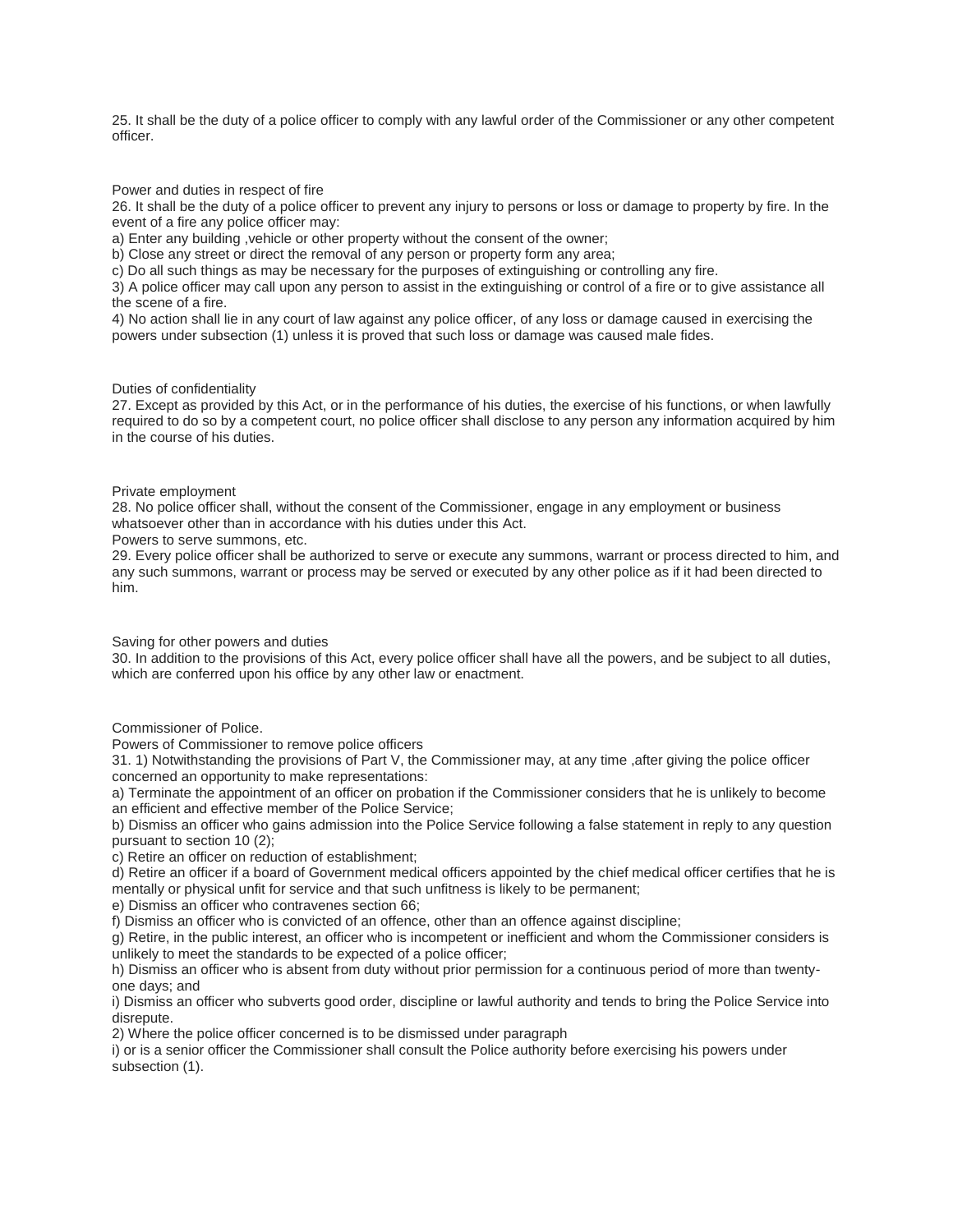### Saving of person rights

32. Unless the Police Authority otherwise directs, nothing in section 31 shall affect any rights a police officer may have to payment of a pension or gratuity.

**Civilians** 

33. 1) The Commissioner may appoint such civilians to support the Police Service as he deems necessary.

2) The terms and conditions of appointment of civilians shall be determined by the Commissioner, after consultation with the Police Authority and the Minister responsible for the Public Service.

3) All salary, remuneration, allowances, etc. Payable in respect of persons appointed under this section shall be paid from the police fund.

4) Notwithstanding subsection (1) to (3), persons appointed under this section shall be deemed to be public officers within the meaning of section 154 of the Constitution.

5) Sections 12,25,27,28 and 66 and part V of this Act (subject to such modifications the Police Authority may prescribe) shall apply to civilians appointed under subsection (1) as they apply to police officers.

6) The appointments made under subsection (1) shall include a Finance Director, who shall be a qualified accountant, or have at least five years experience of financial administration, and shall have responsibility for the financial affairs of the Police Service.

## PART IV-FINANCE

Establishment of Police Finance Council

34. 1) There shall be a Police Finance Council (" the Council"), which shall:

a) Be a body corporate, with perpetual succession and a seal;

b) Be capable of holding, purchasing and otherwise acquiring and disposing of any property, movable or immovable, for the purpose of carrying out its functions and discharging its duties under this Act; and

c) Have the power to do and suffer all such other acts and things as a body corporate may lawfully do and suffer.

2) The Council shall consist of five members of whom:

a) one shall be the Commissioner of police;

b) one shall be appointed by the Police Authority;

c) one shall be the Finance Director, appointed under section 33;

d) one shall appointed by the Minister of Finance; and

e) one shall be appointed by the Minister responsible for the Public Service.

3) A member of the Council appointed under paragraphs (b), (d) and (e) of subsection (2) shall, unless his appointment is terminated earlier by the appointing person or body, hold office for a period of three years, and shall be eligible for re-appointment.

4) A member of the Council shall not be remunerated for the services rendered but the Police Authority may, in relation to a member appointed under paragraph (b),(d) or (e) of subsection (2), if he

is not public officer, authorize the payment form fund of any expenses necessarily incurred in the discharge of his duties.

Proceedings of Council

35. 1) The quorum of a meeting of the Council shall be three members.

2) The Commissioner shall be the chairman and shall, in the case of equality of voting, have a casting vote.

3) Subject to subsection (4), the Council shall regulate its own procedures.

4) The Police Authority may direct the Council to consider and report to him on such matters as may be specified in the direction, and the Council shall comply with any such direction.

### Police grant

36. 1) The Government of Lesotho shall, each year, make a grant for police purposes ("the police grant") to the Council.

2) The police grant shall be paid at such time, or in installments of such amounts and at such times, as the Police Authority may determine.

### Use of police grant

37. On receipt of the police grant the Council shall be responsible for ensuring that it is expended on the maintenance of the Police Service in accordance with the provisions of this Act and any directions of the Police Service in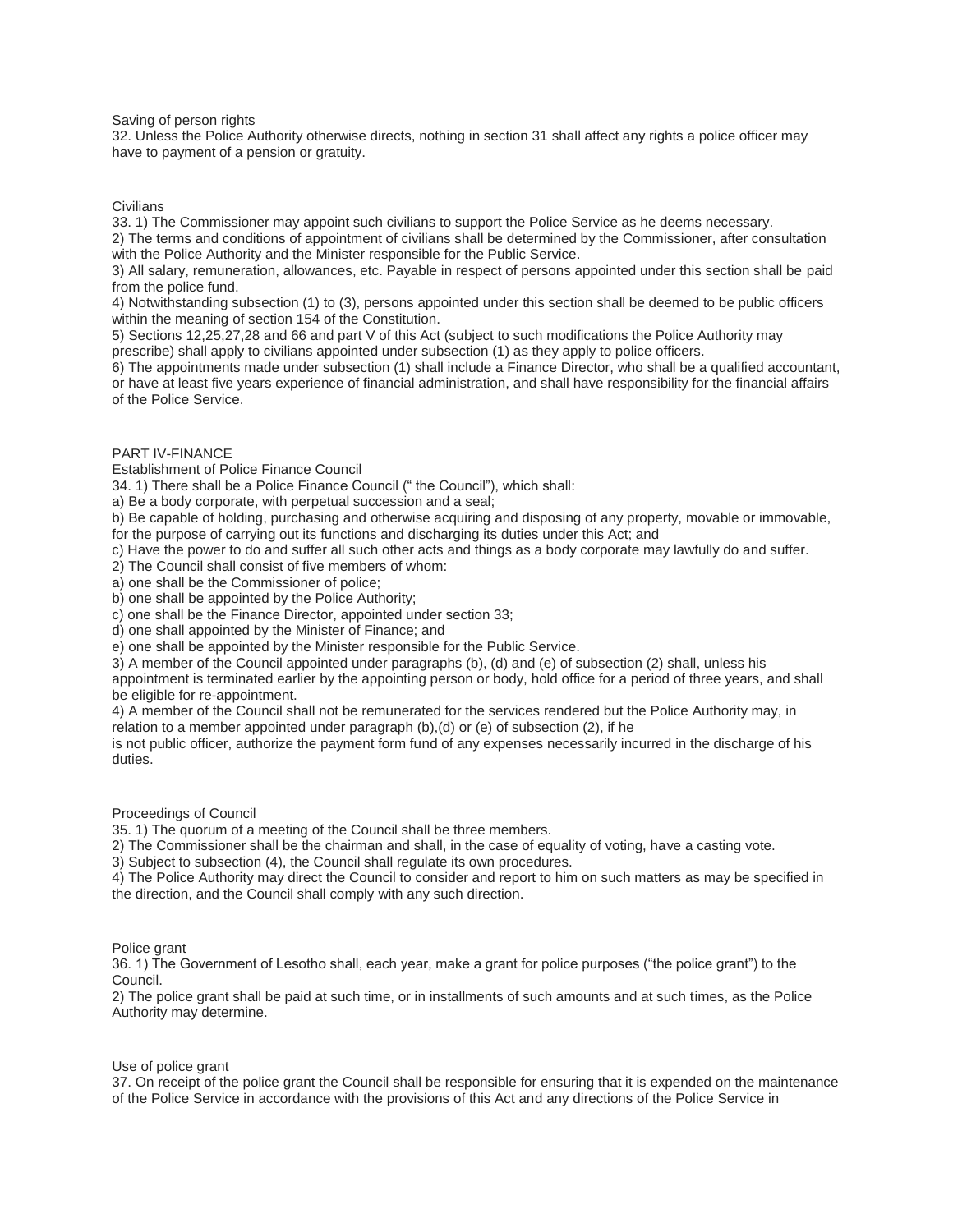accordance with the provisions of this Act and any directions of the Police Authority.

Police fund

38. 1) The police grant shall be paid into an account or accounts (which subject to the approval of the Police Authority may include investment accounts) at the Bank of Lesotho in the name of the Lesotho Mounted Police Service, (hereinafter referred to as the "police fund"), and the said account or accounts shall only be drawn upon by such persons and in such manner as the Police Authority may direct on the recommendation of the Commissioner. 2) In addition to the police grant the police fund shall comprise:

a) any donations to the Police Service which have been accepted by the Council ; and

b) such sums of money as may accrue to the Police Service in the performance of its functions.

3) The Council shall cause to be kept proper accounts and proper records of the transactions and affairs of the police fund and shall do all things necessary to ensure that all payments out of the police fund are correctly made and properly authorized and that adequate control is maintained over the use of the police fund.

4) Any monies drawn for the police fund shall be expended only for police purposes and in accordance with the provisions of this Act.

Council to account for proper use of police grant

39. The Council shall account to the Police Authority for the efficient, economic and proper use of the police grant and in securing the economic and efficient utilization of the resources and assets provided for the maintenance of the Police Service.

## Audit

40. 1) The Auditor-General shall inspect and audit the accounts and records of the police fund and shall draw to the attention of the Council any irregularities disclosed by the inspection and audit that is, in the opinion of the Auditor-General, of sufficient importance to justify him doing so.

2) The Auditor-General shall, at least once in each year, report to the Police Authority the result of the inspection and audit carried out under subsection (1).

3) The Auditor-General shall, or an officer authorized by him, may at all reasonable time:

a) inspect the accounts ,records , documents and papers of the Council;

b) make copies of, or take extracts form ,any such documents or papers; and

c) require any person to furnish such information in the possession of that person, or which he has access to , as any be considered necessary for the purposes of this section.

4) Any person who obstructs the Auditor-General ,or a person authorized by him, in the execution of his duties, or fails to furnish such information as he is required to under this section, is guilty of an offence and shall be liable to imprisonment for a term not exceeding 12 months or to a fine of M5000, or to both.

### Additional duties of Council

41. 1) In addition to the provisions of sections 37 to 39, the duties of the Council shall be-

a) To prepare an annual budget for the Police Service and to submit it to the Police Authority for approval;

b) To adjust the annual budget in response to notification of the police grant for that year and any comments made by the Police Authority;

c) To ensure that there are satisfactory procedures in place in the Police Service for accounting for the expenditure of police grant in accordance with section 39; and

d) To ensure that proper accounts are kept by the Police Service and to require that such accounts are submitted to it each month or at such other intervals as it may determine, for approval.

2) The Council shall have such powers, in relation to the Police Service, including the power to require persons to furnish it with information, as the Auditor-General has under section 40.

### Surcharge

42. Where the police fund suffers any loss or depletion as a result of failure by the Council, or any member of the Council, to comply with or act consistent with any provisions of this Act or any other law, the Minister of Finance may cause or authorize a surcharge of that person unless he shows that he acted in accordance with the advice of the Attorney-General.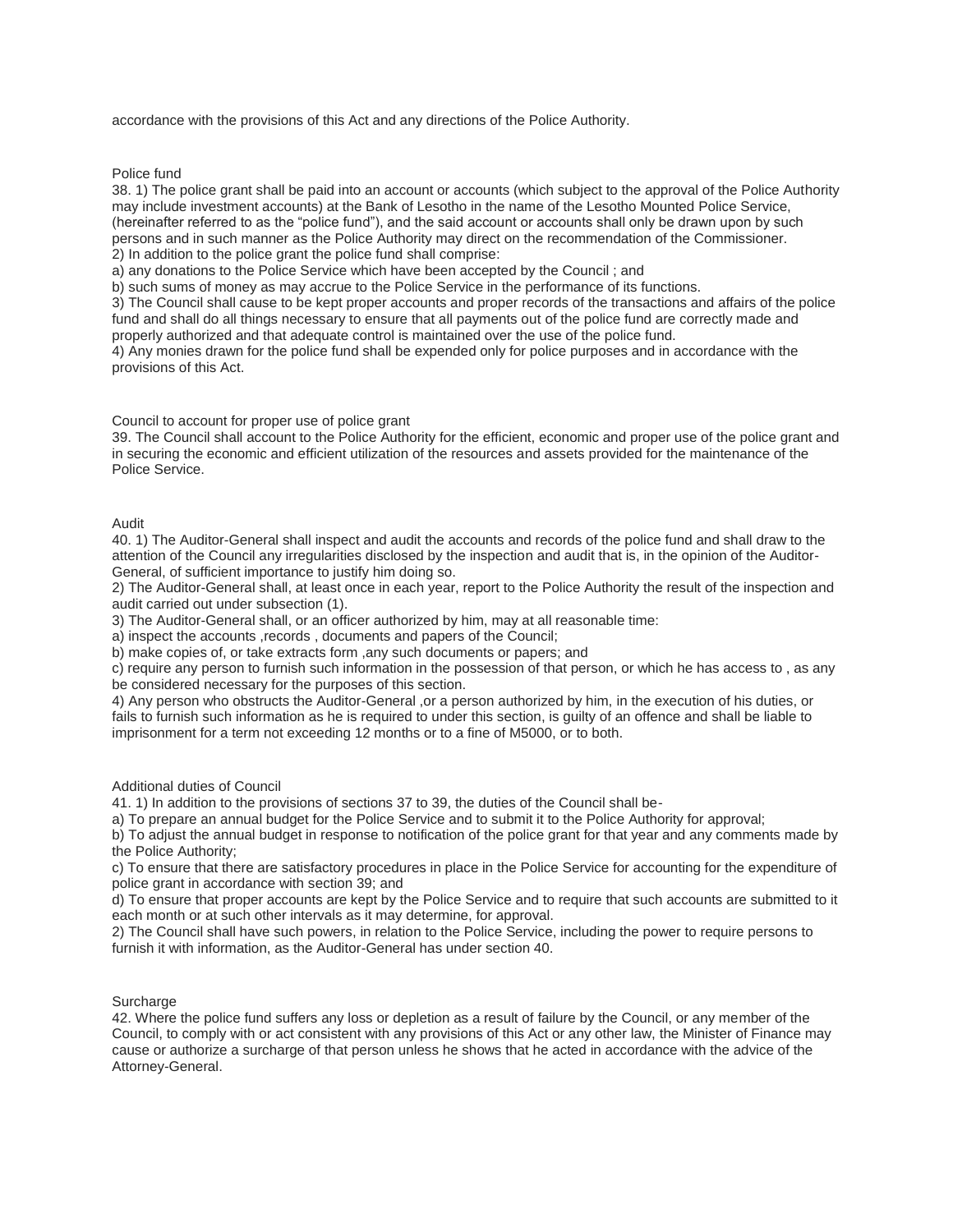PART V-DISCIPLINE

Application of this part

43. Where a police officer is charged with an offence against discipline the procedures set out in this Part shall apply. Procedure in cases of alleged misconduct of senior officers

44. 1) Where the senior officer charged is of a rank designated by the Commissioner for the purposes of this section, the hearing of the case shall be determined by a Board comprising three members appointed by the Police Authority, of whom:

a) One shall be a senior officer at least one rank above that of the officer charged;

b) One shall be legally qualified and chooses from a list of persons nominated by the Attorney General; and

c) One shall be a person of status at least equivalent to that of the officer charged.

3) The member of the Board appointed under paragraph (b) of subsection (2) shall be the chairman.

4) An appeal against the decision of the Board appointed under subsection (2) shall lie to a subordinate court.

Procucedure in case of alleged misconduct of subordinate officers

45. Where the officer charged is not a senior officer there shall be a hearing before a senior officer, not normally deployed within the same district in which the officer charged is deployed ,appointed by the Commissioner; Provided that where it appears to the senior officer that by reason of the gravity of the offence or for any other reason, the matter would be dealt with more properly by a Board, the senior officer may defer his hearing of the case and report the facts to the Commissioner who may direct the senior officer to hear the case or may remit it to a hearing before a Board constituted in accordance with section 44 (1).

Punishment by the Board

46. 1) Subject to any provision in regulations made under section 84 (2) ©, a Board appointed under section 44 shall, on conviction, recommend to the Commissioner, one of more of the following punishments;

a) Reprimand;

b) Severe reprimand;

c) Fine not exceeding 21 days pay;

d) Reduction in rank; or

e) Dismissal.

On receipt of the recommendation of the Board, the Commissioner may accept, vary or reject the recommendation and shall inform the police officer concerned of his decision and of any punishment he imposes.

Punishment by a senior officer

47. Subject to any provision in regulation made under section 84 (2)©, a senior officer conducting a hearing under section 45 shall, on conviction, recommend one or more of the following punishments;

a) Reprimand;

b) Severe reprimand;

c) Fine not exceeding 21 days pay;

d) Extra duties in addition to normal duties; or

e) Dismissal;

Stoppage of pay

48. 1) Any fine imposed on a police officer as a result of disciplinary proceedings may be recovered by stoppage from pay of that officer.

### Procedure at disciplinary hearing

49. 1) Any senior officer or Board conducting a disciplinary hearing may summon any person to attend as a witness at the hearing and may take that person's evidence on oath or affirmation.

2) Any person who fails to comply with a summons issued under subsection (1), or who compiles but refuses to give evidence or produce any document he is required to produce,is guilty of an offence and shall be liable to be dealt with by a subordinate court as if he were a witness summoned to appear at a criminal trial before that court.

3) A witness, except a member of the Police Service or a public officer, shall be allowed such expenses as would be allowed to a witness attending a subordinate court.

4) The Commissioner may prescribe rules of procedure for disciplinary hearing and such rules shall prescribe that all hearings shall be in private.

5) At any disciplinary hearing held pursuant to this Act the officer accused shall be entitled, at his own cost, to be represented by a legal practioner admitted to practice in Lesotho, or by an officer by the Commissioner.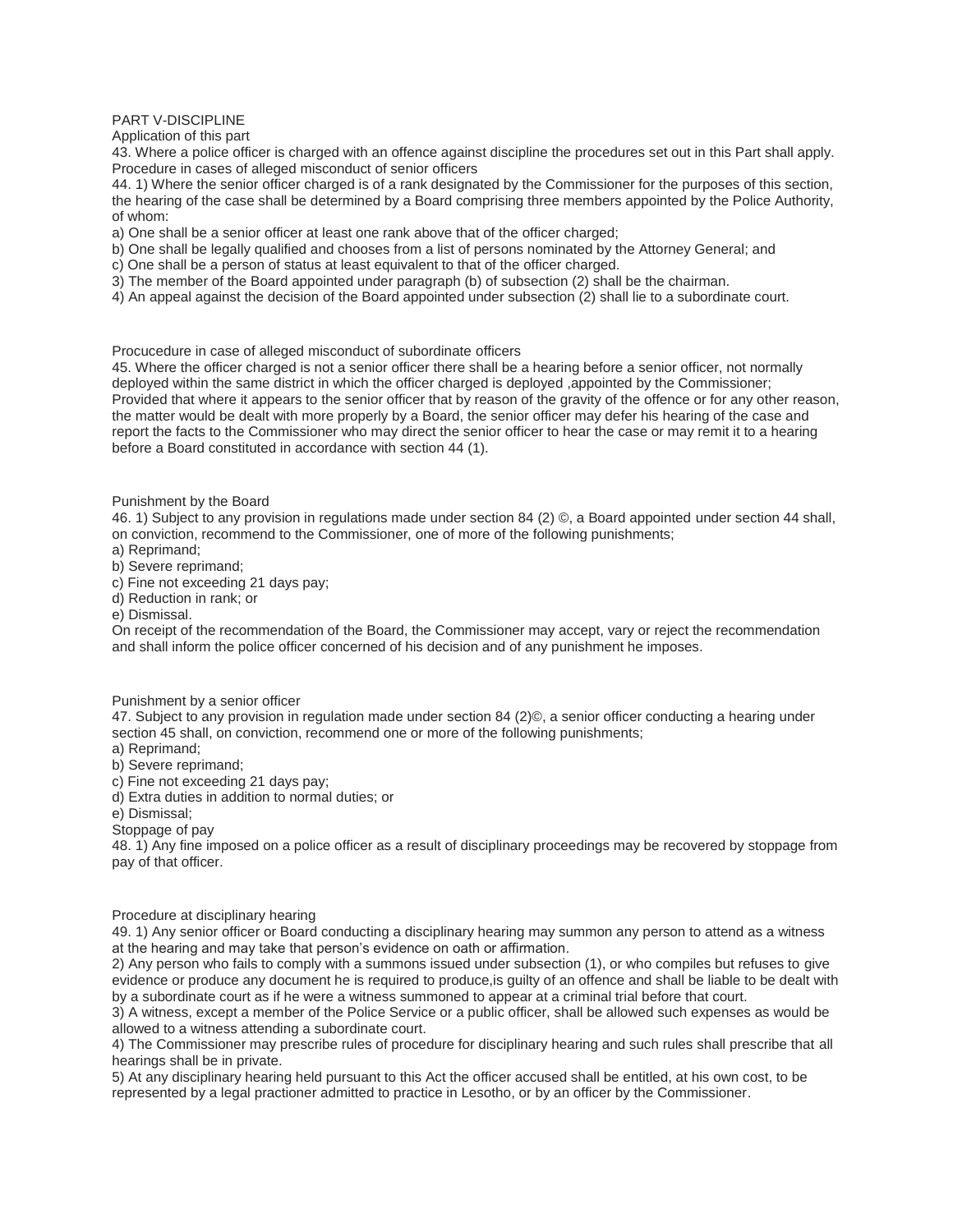Appeal to Police Appeals Tribunal

50. Any member of the Police Service, other than one who falls within section 44 (2), who is convicted and sentenced in disciplinary proceedings under this Act may appeal to the Police.

Appeals Tribunal may:

a) Confirm the conviction and punishments; or

b) Make such findings or impose such punishments as, in their opinion, should have been made or imposed at the hearing of such member;

2) The Police Appeals Tribunal may dismiss an appeal, allow it in whole or in part, but shall not substitute for the conviction or punishment a conviction or punishment for a different for a different offence from that for which the officer was dismissed or reduced in rank, whether or not officer was charged with that different offence.

Constitution of the Police Appeal Tribunal

51. 1) Where the appellant is a subordinate officer, other than on e who is appealing against reduction in rank or dismissal, the Police Appeals Tribunal shall consist of two or more officers appointed by the Commissioner with due regard to impartiality.

2) Where the appellant is a senior officer, other than one who falls within section 44(2), or is a subordinate officer appealing against reduction in rank or dismissal, the Police Appeals Tribunal shall consist of three members appointed by the Police Authority, of whom;

a) one shall be a senior officer at least one rank above that of the appellant;

b)one shall be legally qualified and chosen from a list of persons nominated by the Attorney General; and

c) one shall be a person of status at least equivalent to that of the appellant.

3) The member of the Tribunal appointed under paragraph (b) of subsection (2) shall be the chairman.

4) Where an appeal has been lodged under this section, the execution of the punishment imposed in respect of the conviction which is the subject of the appeal, shall be suspended pending the decision of the Police Appeals Tribunal on the appeal.

Procedure at Police Appeals Tribunal

52. Except as otherwise provided by this Act, the Police Appeals Tribunal shall determine its own procedure. **Interdiction** 

53. 1) Any member of the Police Service may be interdicted at any time by the Commissioner pending the resolution of any disciplinary or criminal proceedings against him, but he shall not by reason of such interdiction cease to be a member of the Police Service;

Provided that during that the period of his interdiction he shall not be entitled to any pay or allowances but the Commissioner may, at his discretion, order payment of the whole or part of his pay and allowance.

2) If the disciplinary proceedings are resolved in his favour the member of the Police Service shall be entitled to reimbursement of the whole of his pay and allowance for the period of his interdiction less any sums already paid. 3) During any period of interdiction a police officer shall cease to have the powers, privileges and benefits of his office but he shall be subject to the same duties, discipline and authority as if he had not been interdicted.

Prosecution of offences

54. Nothing t this Act shall prevent any person from being prosecuted for an offence other than under the powers contained in this Act and, where a police officer has been acquitted of a criminal charge, such acquittal shall not operate as a bar to disciplinary proceedings arising out of the same facts being brought under this Act if such fact also disclose an offence against discipline.

Offences committed outside Lesotho

55. If a member of the Police Services does or omits to do any act outside Lesotho, which, if done or omitted in Lesotho, would have constituted a criminal or a disciplinary offence under this Act, it shall be deemed for the purposes of this Act, that such act was done or omitted in Lesotho.

PART VI-OFFENCES

Mutiny, desertion, etc.

56. 1) Any police officer who:

a) takes part in a mutiny;

b) incites another police officer to take part in a mutiny,

shall be guilty of an offence and shall be liable to imprisonment for a term not exceeding ten years.

2) Any police officer who-

a) being present at any mutiny or sedition amongst the Police Service does not endeavour by all possible means to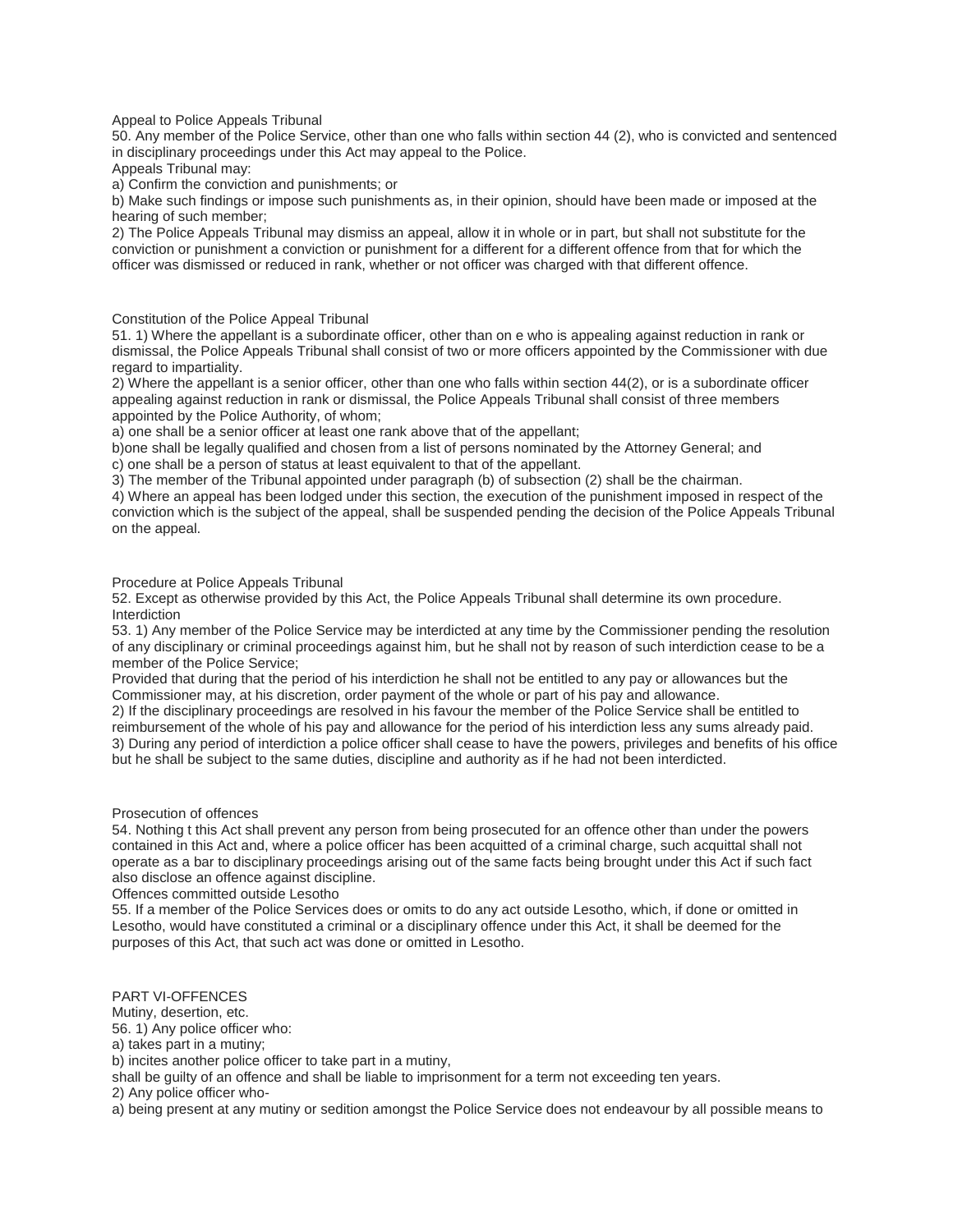suppress such mutiny or sedition;

b) knowing of any intended mutiny or sedition amongst the Police Service does not give information thereof without delay to a senior officer;

c) deserts, or permits others to desert, shall be guilty of an offence and shall be liable to imprisonment for a team not exceeding five years.

3) In this section "mutiny" mean two or more police officers, with or without other persons, whose aim is-

a) to overthrow or resist lawful a authority in the Police Service; or

b) to disobey such authority in circumstances that are subversive of discipline or with the object of avoiding any duty service.

Causing disaffection

57. Any person who causes, or attempts to cause, or does any act calculated to cause, disaffection amongst the members of the Police Service or induces or attempts to induce, or does any act calculated to induce, any member of the Police Service to withhold his services, shall be guilty of an offence and shall be liable to imprisonment for a term not exceeding five years or to a fine of M5,000, or to both.

General offences in relation to the police

58. Any person who-

a) By false representation, obtains or attempts to obtain admission to the Police Service;

b) Having been dismissed from the Police Service receives, by concealing that fact, any pay, allowance or gratuity; c) Impersonates a police officer, or makes any statement or does any act calculated falsely to suggest that he is a police officer;

d) Supplies any police officer while on duty with intoxicating liquor;

e) Resists or obstructs a police officer in the execution of his duty;

f) Assaults a police officer in the execution of his duty;

g) Without reasonable excuse, refuse a call by any police officer to assist in the extinguishing or control of a fire or to give assistance at the scene of a fire;

h) Not being a police officer, wears or has in his possession any article of police uniform, unless he proves that he obtained possession of that article lawfully and has possession of it for a lawful purpose; and

i) Not being a police officer, has in his possession any item of police equipment or property, unless he proves that he obtained possession of that equipment or property lawfully and has possession of it for a lawful purpose, shall be guilty of an offence and shall be liable to

imprisonment for a term not exceeding two years to a fine not exceeding M1000, or to both.

# PART VII-POLICE ASSISTANTS AND POLICE VOLUNTEEERS

Police Assistants

59. 1) Whenever there are not in any area or locally sufficient members of the Police Service available to perform police duties or whenever any grave disturbance of the peace has take place, or in any public emergency ,or where any such disturbance may reasonably be anticipated, or where it is in the public interest, the Police Authority may, on the application of the Commissioner, authorize him to appoint, in such form as may be prescribed, any person willing to act as a police assistant for a temporary period.

2) A police assistant shall be paid such remuneration as the Commissioner may prescribe.

3) A police assistance shall cease to occupy that office when his period to temporary appointment lapses.

4) The Commissioner may, by notice in writing, suspend or terminate the appointment of a police assistant. Police Volunteers

60. 1) The Commissioner may appoint fit and proper persons to the Police Volunteers Service, in such manner as may be prescribed by the Police Authority and may terminate such appointment at any time and with notice or need to give reason thereof.

2) Police volunteers shall be required to carry out such police duties on a part-time basis as the Commissioner may direct, and for such time and in such manner as he may deem fit and necessary; provided that in time of war or emergency the Prime Minister may direct that some or all such police volunteers shall full-time service for such period, as the Prime Minister may deem necessary.

3) Police volunteers shall be compensated for their expenses and may be paid a gratuity as the Commissioner may, from time to time, direct.

Powers of police assistants and police volunteers

61. 1) Persons appointed under this part carry out such functions as the Commissioner may direct.

2) Subject to any restrictions prescribed by the Commissioner, a person appointed under this Part shall, in the exercise of his functions, have the same powers, privileges and protection; be liable to the same authorities as a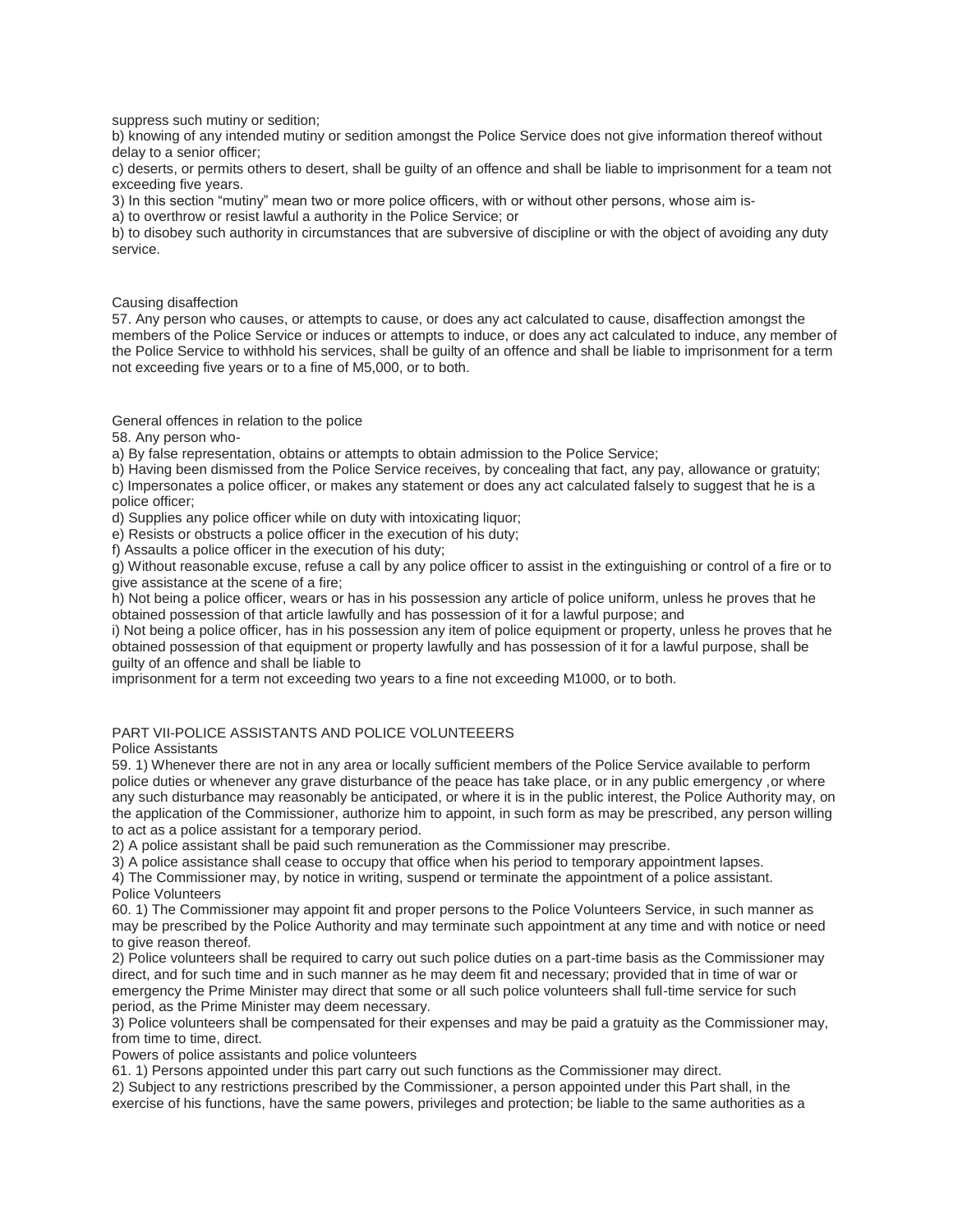police officer.

3) Parts III, V and VI and sections 66 (1) and 76 shall apply to persons appointed under this Part, as they apply to police officers.

4) Any existing police power conferred upon any volunteer, other than conferred in this Part, shall cease to have effect.

Attestation of police assistants and police volunteers

62. Every person appointed under sections 59 and 60 shall be attested by making a declaration before the senior police officer in the district ,in the form set out in Schedule 2.

Equipment, etc. for use by police assistants and police volunteers.

63. 1) The Commissioner may, from the police fund, provide such uniform, equipment and other accoutrements for the use persons appointed under this Part, as he considers necessary for the exercise of their functions.

2) Within fourteen days of resignation or termination of his appointment, a person appointed under this Part shall return any police uniform, equipment or accoutrements which have been issued to him.

Resignation of police assistants and police volunteers.

64. A Person appointed under this Part may resign from his office by giving notice in writing to the Commissioner. Compensation for death and injury of police assistants and volunteers

65. 1) If a person appointed under this Part, is killed or injured in the execution of his duty, he or, if he is dead, his dependants shall be entitled to compensation as if he were a police officer.

2) Subsection (1) shall not apply if the person appointed under this Part, is entitled to compensation from the revenue of Lesotho.

## PART VII-MISCELLANEOUS

Prohibition on membership of political parties and trade unions

66. 1) A police officer shall not be a member of, or affiliated to , any political party, or any organization, club, association or group of a political nature.

2) Subject to subsection (3), a police officer shall not be a member of:

a) any trade union (whether registered, incorporated or not),or anybody associated or affiliated to a trade union:

b) anybody or association the object of which ,or one of the objects of which, is to control or influence the conditions of service or employment of any trade or profession; and

c) anybody or association the object of which ,or one of the object of which, is to control or influence the conditions of service of police officers.

3) Nothing in this section applies to membership of anybody approved by the Police Authority for the purposes of this Act to present police officers.

4) The Police Authority may prescribe rules for the conduct and proceedings of a body approved by him under subsection (3).

Establishment of Police Negotiating Council

67. 1) The Police Authority shall establish a body to be called the Police Negotiating Council.

2) The Police Negotiating Council shall consist of an equal number of members appointed by the Police Authority and members appointed by any association representing police officers approved by the Police Authority under section 66.

3)The Police Authority may prescribe rules-

a) for the organization, procedure and conduct of business of the Police Negotiating Council; or

b) for the terms of appointment of members of the Police Negotiating Council.

Objects of the Police Negotiating Council

68. The objects of the Police Negotiating Council shall be to consider questions relating to the terms and conditions of service of members of the Police Service and to establish procedures for dealing with any grievances of members of the Police Service.

Consultation with the Police Negotiating Council

69. Before making regulations under section 84 the Police Authority shall consult the Police Negotiating Council and shall take into account any representations it may make.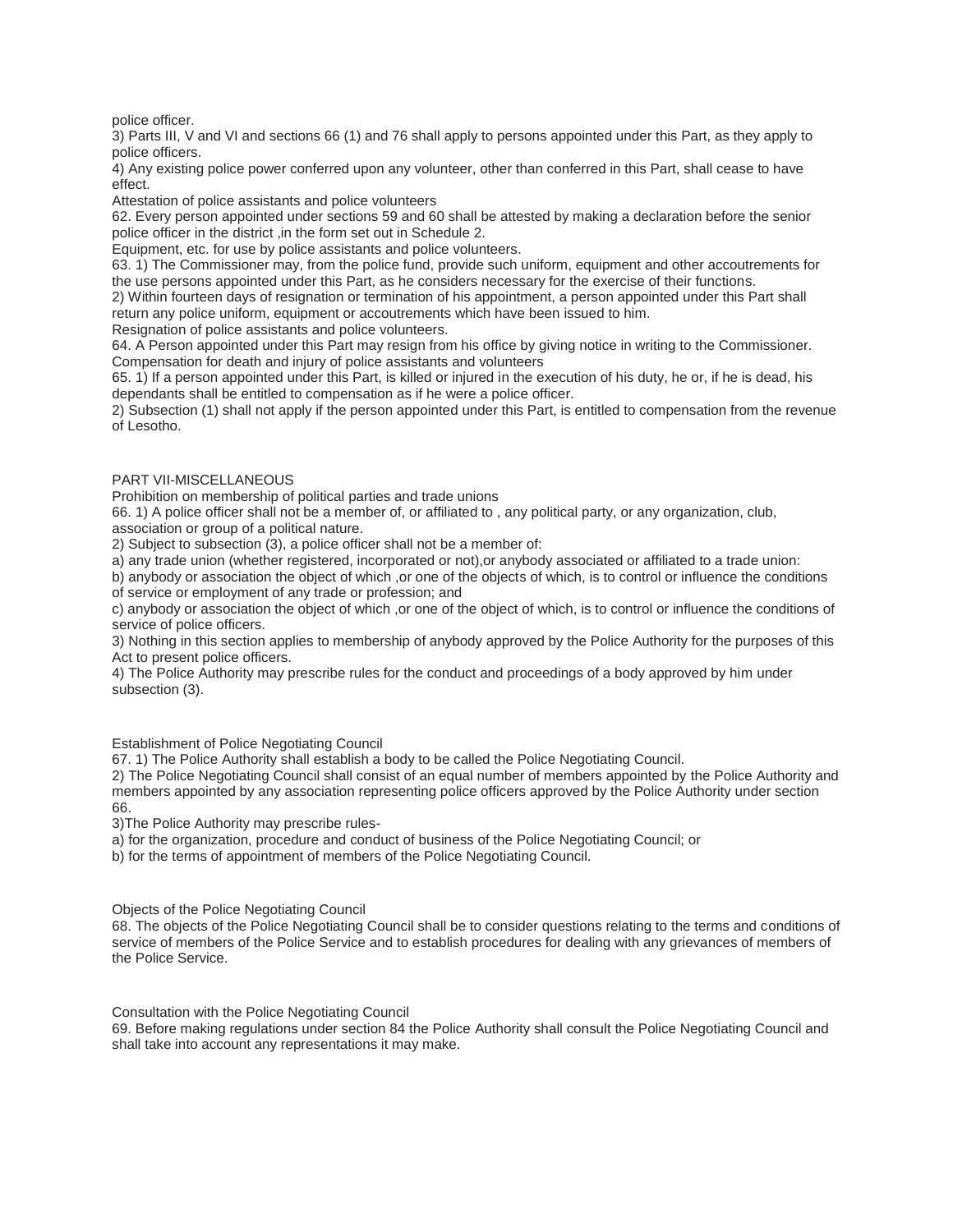Establishment and functions of the Training Advisory Board

70. 1) There shall be a training Advisory Board which shall comprise:

a) Two persons appointed by the Commissioner;

b) Two persons appointed by an association representing police officers approved under section 66 (3); and

c) One person appointed by the Police Authority

2) The function of the Training Advisory Board shall be to advice the Commissioner on all aspects of training for the Police Service, including;

a) the establishment and maintenance of training schools for police officers;

b) the training to be undertaken by police officers; and

c) how training can be most efficiently and effectively provided.

3) No member of the Training Advisory Board shall be entitled to remuneration for service rendered.

## Assistance to Defense Force

71. 1) The Commissioner may, at the request of the Commander of the Defence Force, and with the approval of the Police authority, authorize the use of any member or members of the Police Service in support of, or to give assistance to, the Defence Force in the discharge of its functions.

2) Where a police officer is officer is provided under subsection (1) he shall be under the command of the Commander of the Defence Force and subject to the provisions of the Defence Force Act 1995. Collaboration arrangements

72. If it appears to the Commissioner that any police functions can be more efficiently discharged by members of the Police Service acting jointly with some other body or bodies, either within or outside Lesotho, he may, with the consent of the Police Authority, enter into arrangements for the joint discharge of those functions.

Aid to police forces outside Lesotho

73. 1) The Commissioner may, on the application of the chief officer of a police force outside Lesotho, and with the consent of the Police Authority, provided police officers or other assistance for the purpose of enabling that other force to discharge its functions.

2) Where a police officer is provided under subsection (1) he shall:

a) be under the command, direction and control of the chief officer of that force;

b) have in any place the like powers and privileges as a member of that other force has in that place; and

c) not forfeit any benefits or privileges in the Police Service while he is attached to the other Force.

Attachment of property

74. No article whatsoever which has been supplied to any police officer, police assistant or police volunteer for the execution of his duty shall be seized or attached under any write of execution nor shall the same pass under any order made for the sequestration of the state of any such officer.

Assignment of pay

75. No police officer or police assistant shall, without the consent of the Commissioner, assign the whole or any part of any pay, granity or allowances payable under this Act.

Liability for wrongful acts of police officers

76. 1) The Commissioner shall be liable in civil proceedings in respect of the wrongful acts of police officers under his command, in the performance or purported performance of their functions, and accordingly may be joined in proceedings in respect of such wrongdoing.

2) Where any damages or cost are awarded against the Commissioner in any proceedings brought against him by virtue of this section then, unless the Police Authority directs that those costs or damages be paid in whole or in part from the Consolidated Fund, they shall be paid from the police fund.

## Limitation of actions

77. Any civil action against the Crown or persons acting in pursuance of this Act or the regulations made there under, in respect of anything done or omitted to be done in pursuance thereof, shall be commenced within six months next after the cause of action arises, and notice in writing of any civil action and of the substance thereof shall be given to the defendant at least two months before the commencement of the said action;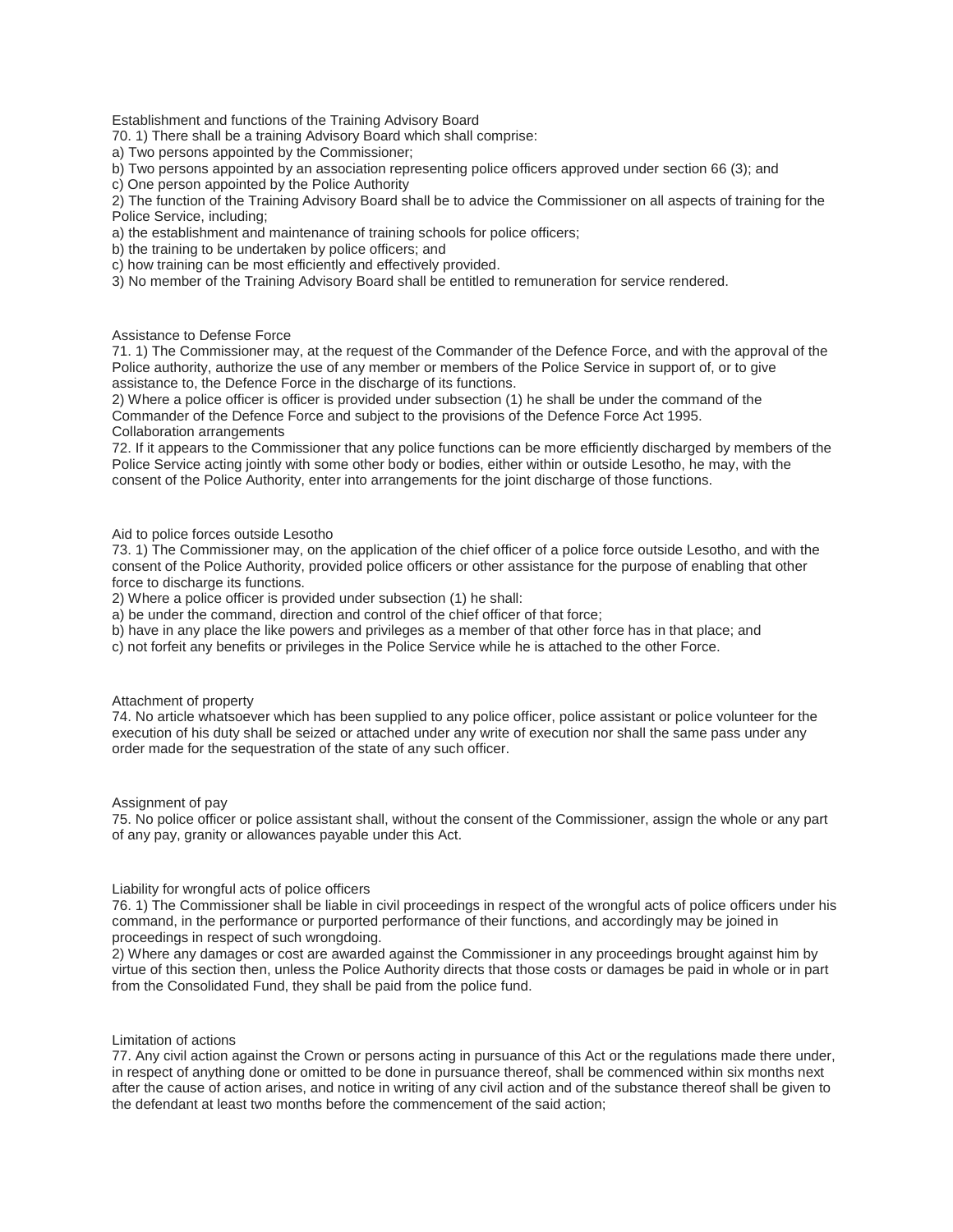Provided that the court may, for good shown, proof of which shall lie upon the applicant, extend the said period of six months

Police Rewards and Fines Fund

78. 1) All fines imposed in disciplinary proceedings and the proceeds of sale of unclaimed property shall be placed to the credit of an account to be known as the Police Rewards and Fines Fund.

2) No payments shall be made from the Police Rewards and Fines Fund except with the authority of the Commissioner.

3) The Commissioner may at his discretion authorize payment from the Police Rewards and Fines Fund for any of the following purposes-

a) assistance to the spouses or families of deceased police officers, or to any such officers discharged from the Police Service as medically unfit for service;

b) payment to police officers as rewards for meritorious acts or service in the execution of duty, if such payments are not made from the revenue of Lesotho;

c) the procuring of any comforts or conveniences and advantages to members of the Police Service which are not chargeable on the general revenue;

d)the granting of loans in special circumstances to police officers repayable by installments from their pay; and e) the providing of prizes for competitions limited to members of the Police Service ,or for Police Service competitions.

4) The Commissioner shall cause to be kept proper accounts and proper records of the transactions and affairs of the Police Rewards and Fine Fund and shall do all things necessary to ensure that all payment out of the Police Rewards and Fine Fund are correctly made and properly authorized and that adequate control is maintained over the use of the Police Rewards and Fines Fund.

5) Section 40 shall apply to the Police Rewards and Fine Funds as it applies to the Police Fund.

Lost property

79. 1) Where any lost property has come into the possession of a member of the Service he shall, as soon as practicable, deliver it to a police officer in charge of a police station.

2) If any lost property has not been claimed within six months of being found, the police officer in charge of the police station shall report the matter to the Commissioner.

3) On receipt of a report under subsection (2), the Commissioner may apply to the magistrate of the district where the property was found for an order that the said property be sold by public auction and the proceeds paid into the Police Rewards and Fine Funds or, if the property is of a dangerous, worthless or otherwise unsaleable nature, for an order that the property be destroyed, and the Magistrate ,if satisfied that the property has not been lawfully claimed within six months of being found, may so order.

4) Notwithstanding the other provisions of this section, where a police officer in charge of a police station is of the opinion that the immediate sale of any perishable lost property would be for the benefit of the owner he may at any time direct that it be sold at public auction and the proceeds paid to the Police.

Rewards and Fine Funds:

Provided that if lawful claim to the ownership of the property is made within six months of the date of sale the proceeds of sale shall be paid to that person.

Apportionment of proceeds of sale

80. So much of the proceeds of sale of any property as the Commissioner may direct, if no claim to it has been made within six months of the sale, may be apportioned to the finder.

Hire of police officers for private functions

81. Members of the Police Service may, at the discretion of the Commissioner, be hired to attend and keep order or provide security at privet functions or premises at fees to be determined by the Commissioner and the fees in respect of the hire of police officers for private functions shall be paid into the police fund. Hire of Police Band

82. 1) At the discretion of the Commissioner, the Police Band may be hired to play at private functions or premises at charges to be determined by the Commissioner.

2) The fees in respect of the hire of the Police Band shall be placed to the credit of an account to be called the Band Uniform and Equipment Fund, and payments from this fund shall be made, on the authority of the Commissioner, to purchase Band uniforms and instruments, for the repair of band uniforms, and instruments, and for the payment of extra duty allowances to Band personnel playing at private functions or premises.

Supply of copies of police reports, etc.

83. 1) The Commissioner may authorize the supply of copies of police reports, statements, sketches, plans,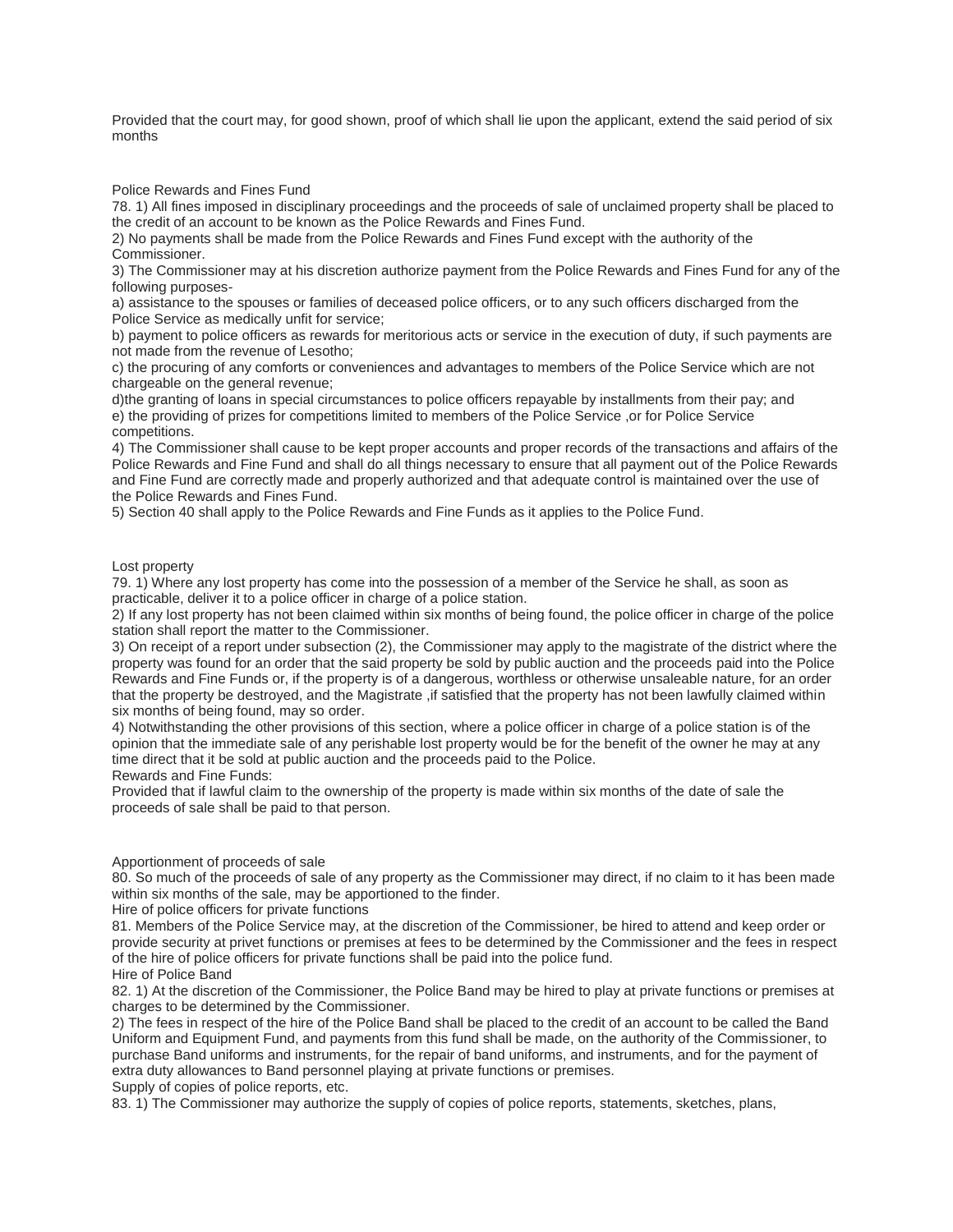photographs, etc. To attorneys, insurance companies or other persons or bodies, at fees to be from time to time by the Commissioner.

2) Any fees received under subsection (1) shall be paid into the police fund.

**Regulations** 

84. 1) The Police Authority may, after consultation with the Commissioner and, in respect of matters concerning pay, allowances, leave entitlement, pensions and compensation for death or injury on duty, the Minister responsible for the Public Service and the Minister of Finance, make regulations relating to the government, administration and conditions of service of the Police Service.

2) Without prejudice to the generality of subsection (1), regulations under this section may make provision with respect to all or any of the following matters-

a) The ranks to be held by police officers.

b) the qualifications for appointment and promotions of police officers;

c) the definitions of offences against discipline and the penalties therefor;

d) pay, allowances and leave entitlement of police officers;

e) pensions and compensation for death or injury while on duty; and

f) the issue, use and return of police uniform, equipment and accoutrements;

Provided that Regulations in relation to appointments and promotions shall provide that all such appointments and promotions shall be on the basis of merit.

Repeals, savings transitional and consequential provisions

85. 1) The Police Order 1971 is hereby repealed.

2) Notwithstanding subsection (1)-

a) any police officer appointed under that Order who was a member of the Lesotho Mounted Police Force in existence immediately before the coming inot operation of this Act shall,on and after that date, continue to be a member of the Police Service established under this Act,as if he had been appointed under the provisions of this Act; b) anything done, or purported to be done, under any provisions of the enactment repealed by subsection (1) shall be of full force and affected as if done under a corresponding provision of this Act; and

c) all regulations made under the enactment repealed by subsection (1) shall, so far as they are consistent with this Act be deemed to have been made and shall continue in force ,as if made under this Act.

3) Any reference in any law to "Royal Lesotho Mounted Police" or "Lesotho Mounted Police Force" shall be construed as a reference to the "Lesotho Mounted Police Service".

## SCHEDULE 1 SECTION 10

## FORM OF DECLARATION FOR POLICE OFFICERS

I…………………………………of………………………….do solemnly and sincerely declare that I will well and truly serve the people of Lesotho in the office to which I have been appointed, without favour or affection, malice or ill will, and that I will to the best of my power and with due regard to the Constitution, cause the peace to be kept and preserved, maintain law and order, prevent all offences against the person and property, detect offences, apprehend offenders and bring them to justice; and that while I continue to hold that office I will to the best of my skill and knowledge discharge all the duties of that office faithfully according to law. Signature …………………………………………………………………….

Declared before me at ………………………………….this …………………..day……….. of…………..Witness ……………………………………………..(Commissioner of Police)

| <b>SCHEDULE 2</b><br>[SECTION 62]<br>FORM OF DECLARATION FOR POLICE ASSISTANTS AND POLICE VOLUNTEERS |  |
|------------------------------------------------------------------------------------------------------|--|
|                                                                                                      |  |
|                                                                                                      |  |
|                                                                                                      |  |
| office to discharge the duties bestowed upon me faithfully and according to the law.                 |  |
|                                                                                                      |  |
|                                                                                                      |  |
|                                                                                                      |  |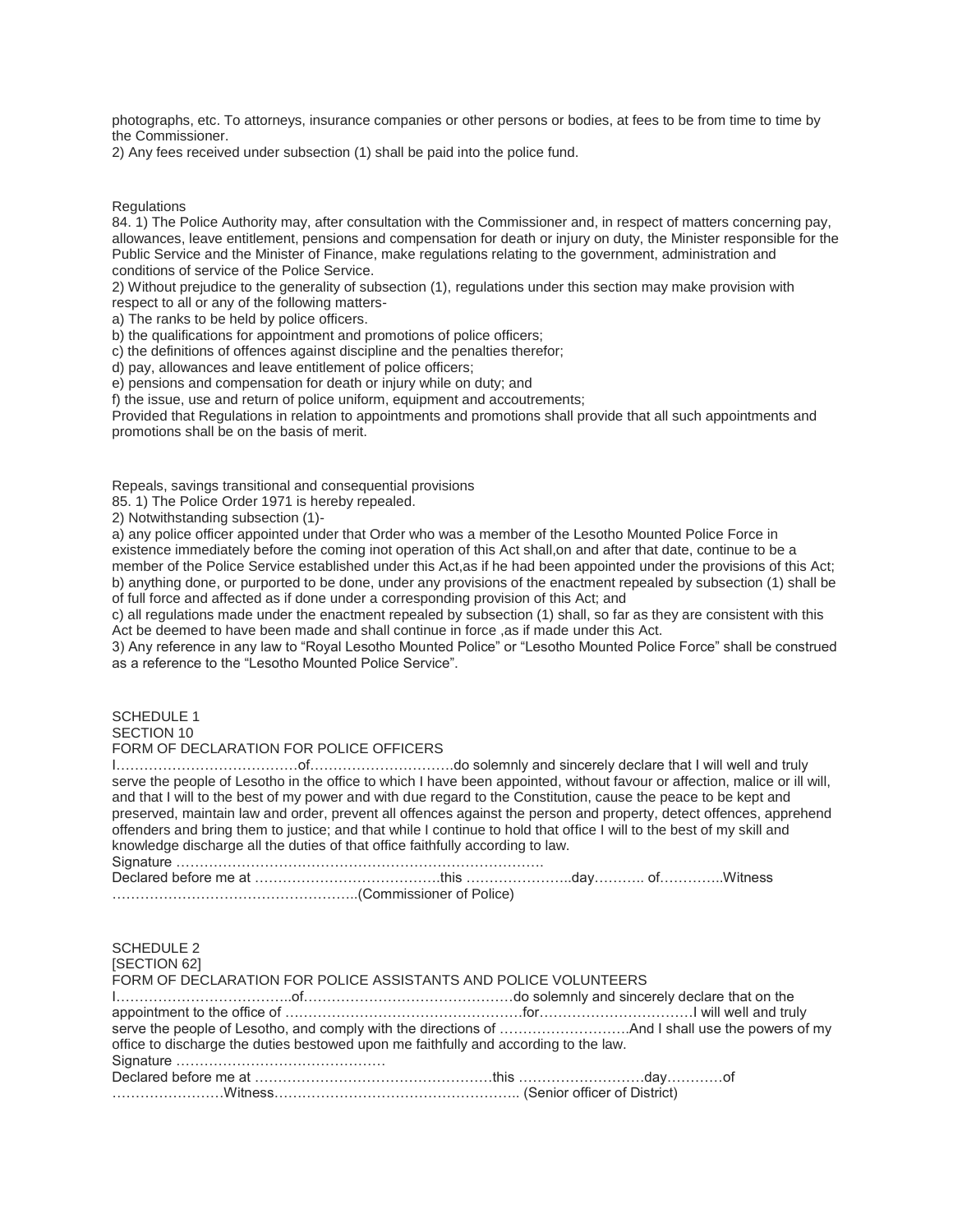## GOVERNMENT NOTICE NO. 20 OF 1998

EXPLANATORY MEMORANDUM TOT THE POLICE SERVICE BILL

(Circulated by authority of the Rt. Honorable Minister of Home Affairs Mr. B.P MOSISILI) OUTLINE

The purpose of this Bill to make provision for the organization, administration and discipline of the Lesotho Mounted Police Service.

## PART I

Part I provides for the short title and commencement of the Bill.

## PART II

Part II provides for the organization of the Lesotho Mounted Police Service. Clause 3 and 4 establish a Police Authority with a duty to maintain a police service for Lesotho, to be called the Lesotho Mounted Police Service, and for the general functions of that police service, Clauses 5 to 8 provide for the appointment of the Commissioner of Police, Deputy Commissioner and other members of the Police Service. Clause 10 provides for members of the Police Service to be attested as Police Officers. Clause 11 provides for resignation from the Police Service .Clause 12 provides for delegation of the Commissioner's functions. Clause 13 provides for the Commissioner to have command of the Police Service. Clauses 14 to 20 relate to the accountability of the Police Service, including provision for the policing plan, the development plan, annual reports and inquiries. Clause 21 provides for an Inspector of Police. Clause 22 establishes a Police Complaints Authority to deal with complaints about members of the Police Service.Clauses23 provides for the Commissioner to make arrangements for obtaining the views of the public about policing.

## PART III

Part III provides for the powers and duties of police officers and the Commissioner. Clause 24 sets out the general duties. Clauses 25 to 29 set out some specific duties. Clause 30 provides a saving for powers and duties conferred by other legislation. Clause 31 and 32 provide power for the Commissioner to remove certain police officers and save for pension rights. Clauses 33 empower the Commissioner to appoint civilians to support the Police Service.

## PART IV

Part IV makes provision for the finances of the Police Service, clauses 34 and 35 establish the Police Finance Council. Clause 36 and 37 make provision for the payment and use of the police grant .Clause 38 makes provision for the creation of the police fund. Clauses 39 to 41 impose duties on the police Finance Council in respect of the proper use of and accountability for the police fund. Clause 42 provides for surcharge of members of the Police Finance Council for unlawful use of the police fund.

### PART V

Part V makes provision for disciplinary proceedings in the Police Service Clause 43 apply this Part. Clauses 44 to 49 provides for a disciplinary hearing, punishment and procedures at the hearing. Clause 50 provides for an appeal to the Police Appeal tribunal in certain cases. Clauses

51 and 52establish and provide for the procedure at the Police Appeal Tribunal. Clause 53 provides for interdiction .Clauses 54 and 55 provide for the prosecution of other offences and for those committed outside Lesotho.

### PART VI

Part VI makes provision in relation to criminal offences. Clauses 56 provides for offences of mutiny, desertion, etc. Clause 57 provides for the offence of causing disaffection amongst police offices. Clause 58 provides for other offences in relation to the police.

# PART VII

Part VII provides for police assistants and police volunteers. Clauses 59 and 60 provide for appointment etc. Clauses 61-63 provide for powers, attestation and equipment; and Clause 64 provides for resignation. Clause 65 provides for compensation for death and injury.